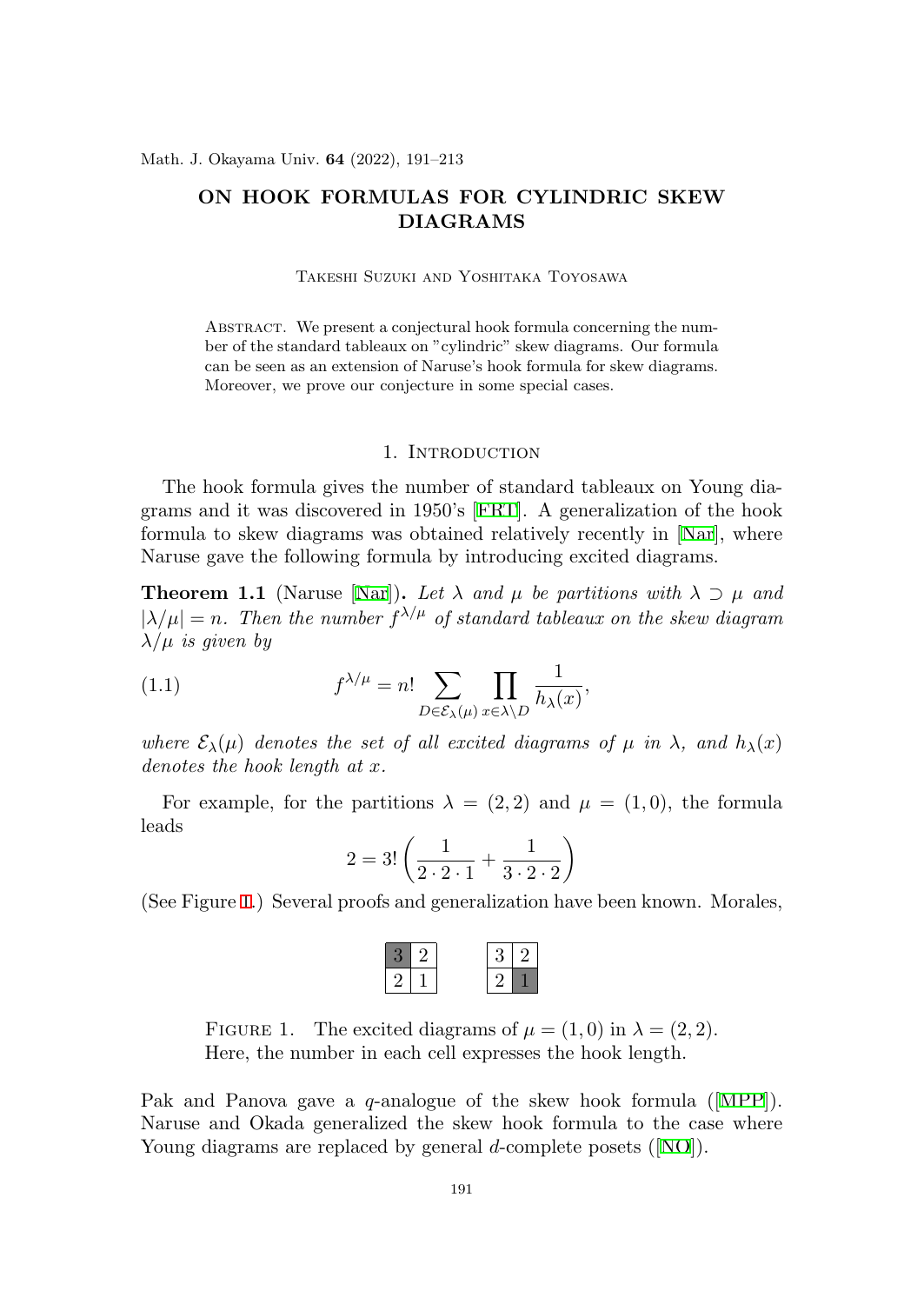In this paper, we will treat periodic or cylindric analogue of skew diagrams ([GK, Pos]) and standard tableaux on them.

Let  $\omega \in \mathbb{Z}_{\geq 1} \times \mathbb{Z}_{\leq -1}$ . A periodic skew diagram of period  $\omega$  is a skew diagram consisting of infinitely many cells which is invariant under the parallel translation by  $\omega$ . We will define a standard tableau on a periodic skew diagram as a periodic array of natural numbers whose entries increase in row and column directions. (See Section 3 for precise definition.)

Figure 2 indicates the periodic diagram

$$
\hat{\lambda}/\hat{\mu} = \lambda/\mu + \mathbb{Z}\omega = \{u + k\omega \mid u \in \lambda/\mu, \ k \in \mathbb{Z}\}
$$

of period  $\omega = (2, -2)$  associated with the partitions  $\lambda = (3, 1), \mu = (0, 0),$ and two standard tableaux on it. (In this case, these two tableaux exhaust all the periodic standard tableaux.)



<span id="page-1-0"></span>

| FIGURE |  |
|--------|--|
|        |  |

The image of a periodic skew diagram of period  $\omega$  under the projection  $\pi : \mathbb{Z}^2 \to \mathbb{Z}^2/\mathbb{Z} \omega$  is called a cylindric [ske](#page-22-0)w diagram. The set of standard tableaux on a periodic skew diagram can be identified with the set of standard tableaux on the corresponding cylindric skew diagram.

We rem[ark](#page-22-1) t[hat](#page-22-2) the cylinder  $\mathbb{Z}^2/\mathbb{Z}\omega$  has a poset structure in[duce](#page-21-3)[d from](#page-21-4) that of  $\mathbb{Z}^2$ , and cylindric skew diagrams can be seen as *d*-complete posets consisting of infinitely many cells (cf. [Str]).

We also note that periodic/cylindric s[kew](#page-8-0) diagrams parameterize a certain class of irreducible modules over the Cherednik algebras (double affine Hecke alge[bras](#page-8-0)) ([SV, Suz]) and the (degenerate) affine Hecke algebras [Kle, Ruff]) of type *A*, and cylindric standard tableaux also appear in those theories.

We will introduce excited diagrams for periodic skew diagrams, and present a conjectural hook formula (Conjecture 5.5) concerning the number of periodic standard tableaux on a periodic skew diagram. The formula in Conjecture 5.5 looks similar to Naruse's skew hook formula, but for periodic skew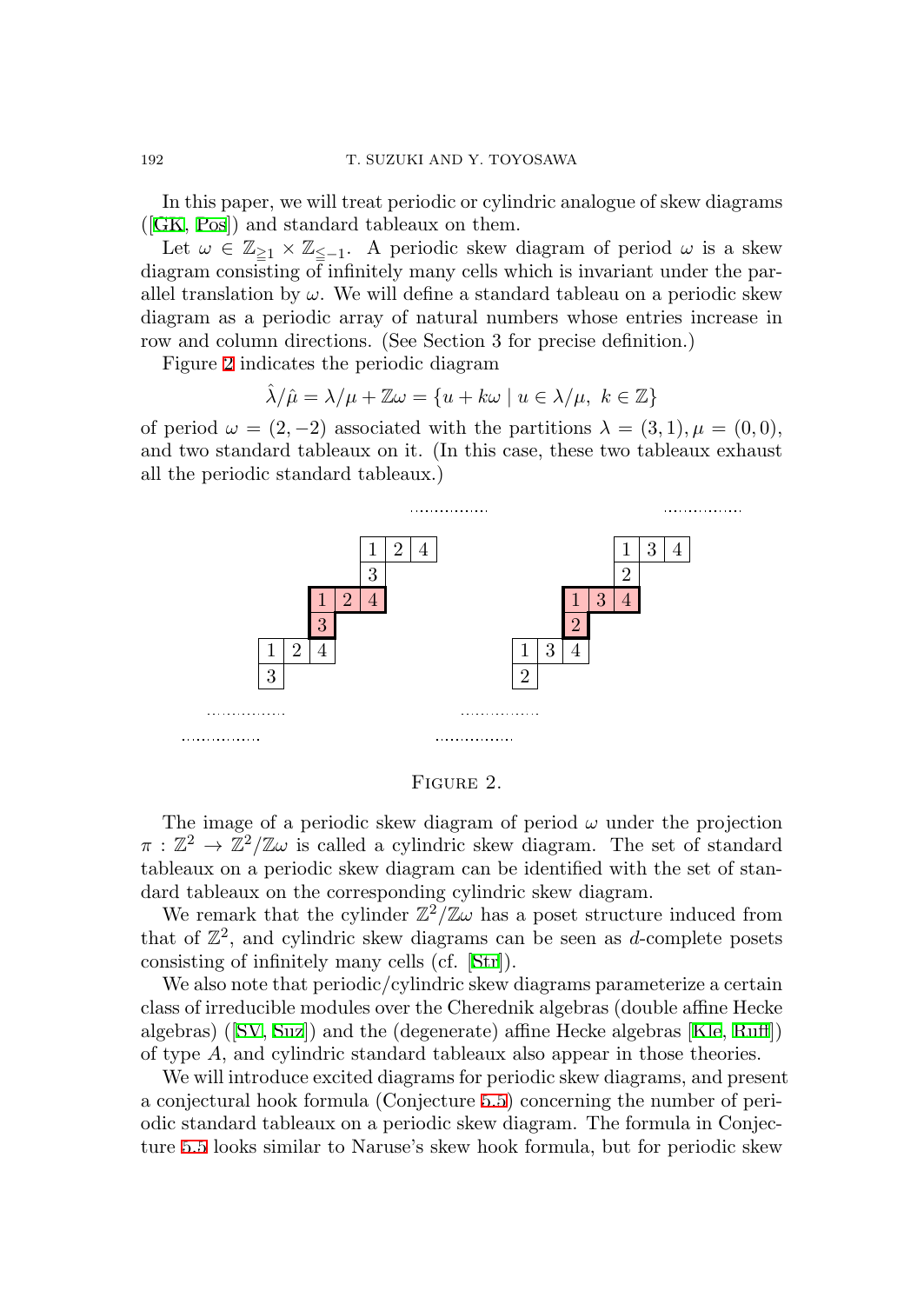diagrams, there are infinitely many excited diagrams in general and the right hand side is an infinite sum. For example, in the case where  $\lambda = (2), \mu = (0)$ [and](#page-10-0)  $m = \ell = 1$ , our hook formula leads

$$
1 = 2! \left( \frac{1}{1 \cdot 3} + \frac{1}{3 \cdot 5} + \frac{1}{5 \cdot 7} + \dotsb \right)
$$

We will prove that our conjecture is correct in the following cases (Theorem 5.8 and 5.9):

\n- (bar case) 
$$
\lambda = (n), \ \mu = (0)
$$
 and  $\omega = (1, -\ell).$
\n- (hook case)  $\lambda = (\ell + 1, \ldots, \ell + 1), \ \mu = (\ell, \ldots, \ell, 0)$  and  $\omega = (m, -\ell).$
\n

**Acknowledgments.** We thank H. Tagawa for suggesting us a formula which leads a proof of Theorem 5.8. We also thank K. Nakada for discussion and valuable comments.

#### 2. Cylindric diagrams

For  $\omega \in \mathbb{Z}_{\geq 1} \times \mathbb{Z}_{\leq -1}$ , we let  $\mathbb{Z}\omega$  denote the subgroup of (the additive group)  $\mathbb{Z}^2$  generated by  $\omega$ , and define

$$
\mathcal{C}_{\omega}=\mathbb{Z}^2/\mathbb{Z}\omega.
$$

We regard  $\mathbb{Z}^2$  as a poset with the following partial order

$$
(a, b) \leq (a', b') \iff a \geq a' \text{ and } b \geq b' \text{ as integers.}
$$

Then, the cylinder  $\mathcal{C}_{\omega}$  admits an induced poset structure, namely,

$$
x \leq y \iff \exists \widetilde{x}, \widetilde{y} \in \mathbb{Z}^2
$$
 such that  $\pi(\widetilde{x}) = x$ ,  $\pi(\widetilde{y}) = y$  and  $\widetilde{x} \leq \widetilde{y}$ ,

where  $\pi : \mathbb{Z}^2 \to \mathcal{C}_{\omega}$  is the natural projection. Note that the projection  $\pi$  is order preserving.

**Definition 2.1.** Let  $(P, \leq)$  be a poset. A subset *F* of *P* is called an *order filter* if the following condition holds:

$$
x \in F, \ x \le y \ \Rightarrow \ y \in F.
$$

An order filter *F* is said to be *non-trivial* if  $F \neq \emptyset$  nor  $F \neq P$ .

**Definition 2.2.** Let  $\omega \in \mathbb{Z}_{\geq 1} \times \mathbb{Z}_{\leq -1}$ . A non-trivial order filter  $\theta$  of  $\mathcal{C}_{\omega}$ is called a *cylindric diagram*. The inverse image  $\pi^{-1}(\theta) \subset \mathbb{Z}^2$  is called a *periodic diagram* of period  $\omega$ . An element of a cylindric/periodic diagram is called a *cell*.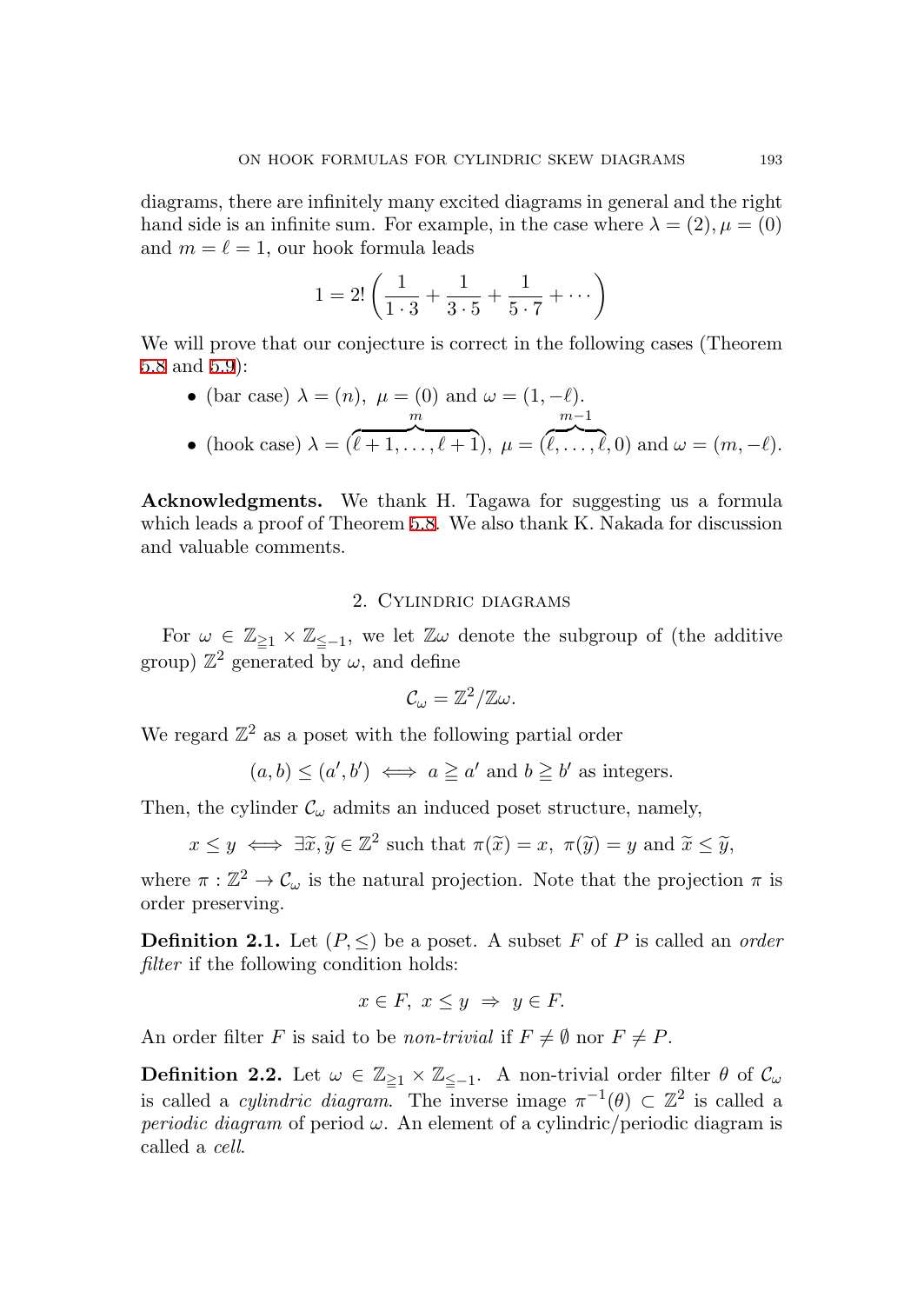For a poset  $P$  and its order filter  $F$ , we denote by  $P/F$  the set difference  $P \setminus F$ .

Note that a cylindric (resp. periodic) diagram  $\theta$  is a poset and its order filter *η* is a cylindric (resp. periodic) diagram such that  $\eta \subset \theta$ .

**Definition 2.3.** For a cylindric (resp. periodic) diagram  $\theta$  and its order filter *η*, the set difference  $\theta/\eta$  is called a *cylindric* (resp. *periodic*) *skew diagram*.

We sometimes parameterize periodic/cylindric diagrams by *ℓ*-restricted partitions:

**Definition 2.4.** Let  $m, \ell \in \mathbb{Z}_{\geq 1}$ . An non-increasing integer sequence  $\lambda =$  $(\lambda_1, \ldots, \lambda_m)$  is called a *generalized partition of length m*, and it is said to be *ℓ-restricted* if it satisfies

$$
\lambda_1 - \lambda_m \leq \ell.
$$

We denote by  $\mathcal{P}_{m,\ell}$  the set of  $\ell$ -restricted generalized partitions of length  $m$ . (Note that we allow  $\lambda_i$  to be negative).

For a generalized partition  $\lambda = (\lambda_1, \ldots, \lambda_m)$ , we define

$$
\begin{aligned} \n\boldsymbol{\lambda} &= \{ (a, b) \in \mathbb{Z}^2 \mid 1 \leq a \leq m, \ b \leq \lambda_a \}, \\ \n\hat{\lambda} &= \hat{\lambda}_{(m, -\ell)} = \boldsymbol{\lambda} + \mathbb{Z}(m, -\ell), \\ \n\hat{\lambda} &= \hat{\lambda}_{(m, -\ell)} = \pi(\hat{\lambda}). \n\end{aligned}
$$

Note that  $\lambda = \hat{\lambda} \cap ([1, m] \times \mathbb{Z})$  and  $\lambda$  is a fundamental domain of  $\hat{\lambda}$  with respect to the action of  $\mathbb{Z}(m, -\ell)$  (see Figure 3).

It is easy to see that if  $\lambda \in \mathcal{P}_{m,\ell}$  then  $\lambda$  is a periodic diagram of period  $(m, -\ell)$  and  $\tilde{\lambda}$  is a cylindric diagram. Moreover, any periodic (resp. cylindric) diagram of period  $(m, -\ell)$  is of the form  $\lambda$  (resp.  $\pi(\lambda)$ ) for some  $\lambda \in \mathcal{P}_{m,\ell}$ .

For generalized partitions  $\lambda = (\lambda_1, \ldots, \lambda_m)$  and  $\mu = (\mu_1, \ldots, \mu_m)$ , we write  $\lambda \supset \mu$  if  $\lambda_i \geq \mu_i$  for all *i* with  $1 \leq i \leq m$ . For  $\lambda \supset \mu$ , the set difference  $λ/μ$  is an ordinary skew diagram associated with  $λ$  and  $μ$ , which is denoted also by  $\lambda/\mu$ .

### 3. Linear extensions

For two integers *a, b*, we use the following notation:

$$
[a, b] = \{x \in \mathbb{Z} \mid a \leq x \leq b\}.
$$

**Definition 3.1.** For a poset *P* such that  $|P| = n$ , a *linear extension* (or a *reverse standard tableau*) of *P* is a bijection  $\varepsilon$  :  $P \rightarrow [1, n]$  satisfying

$$
x < y \Longrightarrow \varepsilon(x) < \varepsilon(y).
$$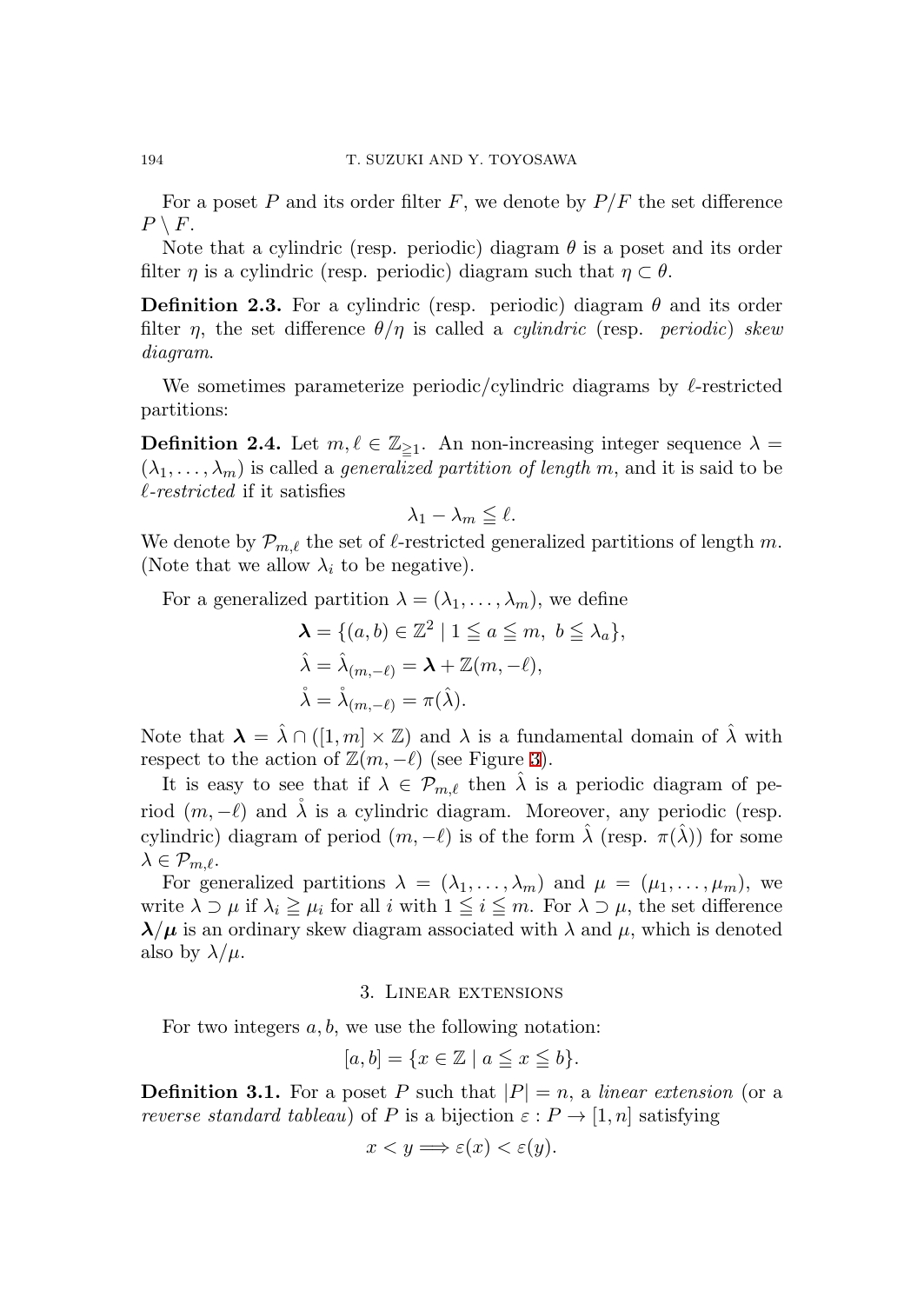

<span id="page-4-0"></span>Figure 3. The periodic diagram of period (4*, −*4) associate with  $\lambda = (5, 4, 4, 2)$ .

Let RST(*P*) denote the set of all linear extensions of *P*.

Let  $\lambda$  and  $\mu$  be generalized partitions such that  $\lambda \supset \mu$  and  $|\lambda/\mu| = n$ . It is easy to see that a bijection  $\varepsilon : \lambda/\mu \to [1, n]$  is a linear extension on the finite skew diagram  $\lambda/\mu$  if and only if the following conditions hold:

(1)  $\varepsilon(a, b) > \varepsilon(a, b+1)$  whenever  $(a, b), (a, b+1) \in \lambda/\mu$ .

(2)  $\varepsilon(a, b) > \varepsilon(a + 1, b)$  whenever  $(a, b), (a + 1, b) \in \lambda/\mu$ .

Fix  $m, \ell \in \mathbb{Z}_{\geq 1}$ .

**Definition 3.2.** Let  $\lambda, \mu \in \mathcal{P}_{m,\ell}$ . A linear extension  $\varepsilon$  on  $\lambda/\mu$  is said to be *ℓ-restricted* if it satisfies

 $\varepsilon(1, b) < \varepsilon(m, b - \ell)$  whenever  $(1, b), (m, b - \ell) \in \lambda/\mu$ .

We denote by  $\operatorname{RST}_\ell(\lambda/\mu)$  the set of all  $\ell$ -restricted linear extensions of *λ/µ*.

Note that the projection  $\pi : \mathbb{Z}^2 \to \mathcal{C}_\omega$  gives a bijection  $\lambda/\mu \to \pi(\lambda/\mu) =$  $\hat{\lambda}/\hat{\mu}$  and that a map  $\varepsilon : \lambda/\mu \to [1, n]$  induces a map  $\varepsilon : \hat{\lambda}/\hat{\mu} \to [1, n]$ .

<span id="page-4-1"></span>**Lemma 3.3.** *Let*  $\lambda, \mu \in \mathcal{P}_{m,\ell}$ *. A bijection*  $\varepsilon : \lambda/\mu \to [1,n]$  *induces a linear extension on the cylindric skew diagram*  $\lambda/\mu$  *if and only if*  $\varepsilon \in \text{RST}_{\ell}(\lambda/\mu)$ *. Namely, the set*  $\operatorname{RST}(\lambda/\mu)$  *and*  $\operatorname{RST}_\ell(\lambda/\mu)$  *are in one to one correspondence.*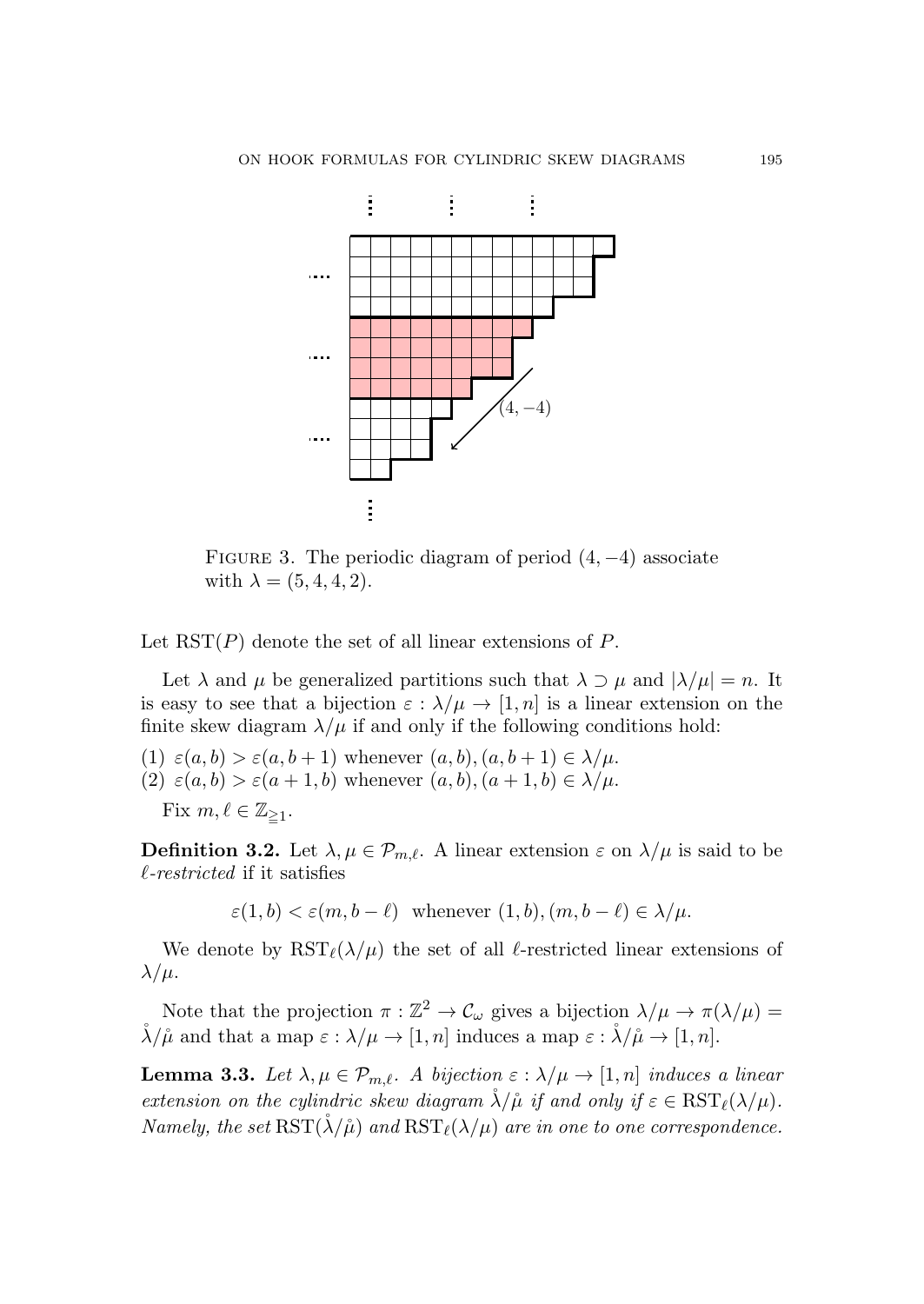

FIGURE 4. Two maps from  $\lambda/\mu$  to  $\{1, 2, 3, 4, 5\}$  with  $\lambda =$  $(4,2), \mu = (1,0)$  and  $\ell = 2$ . The left is a linear extension, but the right is not a linear extension.

## 4. EXCITED DIAGRAMS

In this section, we fix  $\ell, m \in \mathbb{Z}_{\geq 1}$ .

**Definition 4.1.** Let  $\lambda$  and  $\mu$  be two partitions such that  $\lambda \supset \mu$ .

(1) Let *D* be a subset of  $\lambda$ . A cell  $x = (a, b) \in D$  is said to be *D*-active if

 $(a+1, b), (a, b+1), (a+1, b+1) \in \lambda \setminus D.$ 

(2) For a *D*-active cell  $x = (a, b)$ , we put

$$
D_x = (D \setminus \{x\}) \cup \{y\},\
$$

where  $y = (a+1, b+1)$ . The replacement from *D* to  $D_x$  is called an *elementary excitation* at *x*.



(3) An *excited diagram* of  $\mu$  in  $\lambda$  is a subset of  $\lambda$  obtained from  $\mu$  after a sequence of elementary excitations on active cells. Let  $\mathcal{E}_{\lambda}(\mu)$  denote the set of all excited diagrams of  $\mu$  in  $\lambda$ .

We extend the concept of excited diagrams to the case of cylindric/periodic diagrams.

Let  $\lambda$  and  $\mu$  be two  $\ell$ -restricted partitions of length  $m$  such that  $\lambda \supset \mu$ . Put  $\omega = (m, -\ell)$ .

**Definition 4.2.** (1) Let *D* be a "periodic" subset of  $\hat{\lambda}$  (i.e.,  $D + \omega = D$ ). A cell (*a, b*) *∈ D* is said to be *D-active* if

$$
(a+1,b), (a,b+1), (a+1,b+1) \in \hat{\lambda} \setminus D.
$$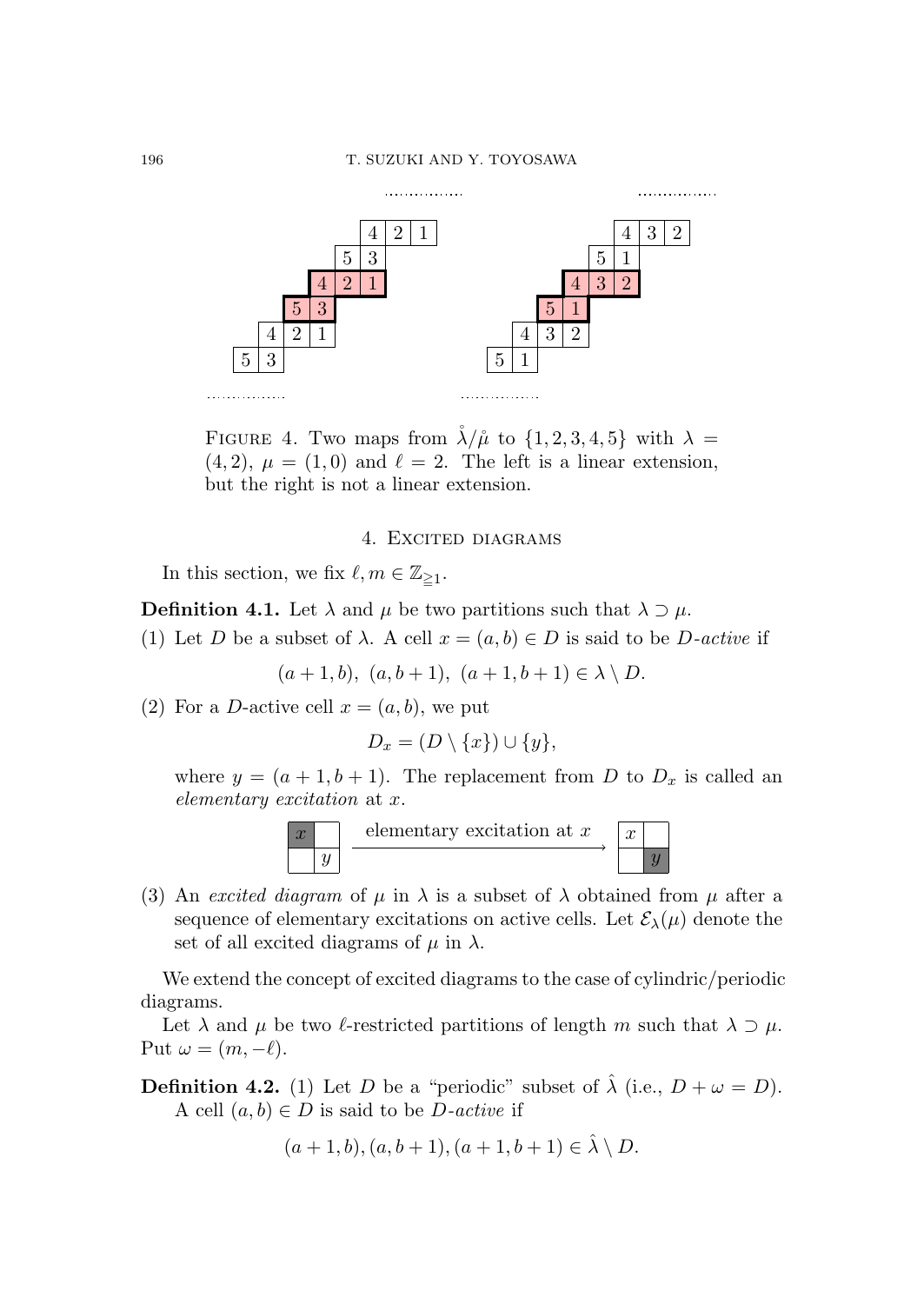(2) For a *D*-active cell (*a, b*), put

$$
D_{(a,b)} := D \setminus ((a,b) + \mathbb{Z}\omega) \cup ((a+1,b+1) + \mathbb{Z}\omega).
$$

The replacement from *D* to  $D_{(a,b)}$  is called a *periodic elementary excitation* (see Figure 5).

(3) A *periodic excited diagram* of  $\hat{\mu}$  in  $\hat{\lambda}$  is a subset of  $\hat{\lambda}$  obtained from  $\hat{\mu}$ after a sequence of periodic elementary excitations on active cells, and the whole set is denoted by  $\mathcal{E}_{\hat{\lambda}}(\hat{\mu})$ .

**Remark 4.3.** It is easy to see that if  $x \in D$  is *D*-active then  $x + k\omega$  is also *D*-active for any  $k \in \mathbb{Z}$  and  $D_x$  is periodic.

- **Definition 4.4.** (1) Let *D* be a subset of the cylindric diagram  $\lambda$ . A cell  $x = \pi(a, b) \in D$  is said to be *D*-active if  $(a, b)$  is  $\pi^{-1}(D)$ -active as a cell  $in \hat{\lambda}$ .
- (2) For a *D*-active cell  $x = \pi(a, b)$ , put  $D_x = (D \setminus \{x\}) \cup \{y\}$ , where  $y =$  $\pi(a+1,b+1)$ . The replacement from *D* to  $D_x$  is called a *cylindric elementary excitation*.
- (3) A *cylindric excited diagram* of  $\mu$  in  $\lambda$  is a subset of  $\lambda$  obtained from  $\mu$ after a sequence of cylindric elementary excitations on active cells, and the whole set is denoted by  $\mathcal{E}_{\lambda}(\mu)$ .

Note that we have  $\mathcal{E}_{\hat{\lambda}}(\hat{\mu}) = {\pi(D) | D \in \mathcal{E}_{\hat{\lambda}}(\hat{\mu})}.$ 

5. Conjectural hook formula for cylindric skew diagrams

**Definition 5.1.** Let  $\lambda$  be a partition. For a cell x of the corresponding finite Young diagram  $\lambda$ , the *hook*  $H_{\lambda}(x)$  of *x* in  $\lambda$  is given by

$$
H_{\lambda}(x) = \lambda \cap \Big(\{x + (k,0) \mid k \in \mathbb{Z}_{\geq 0}\} \cup \{x + (0,k) \mid k \in \mathbb{Z}_{\geq 1}\}\Big).
$$

and the *hook length*  $h_{\lambda}(x)$  is the number of cells of  $H_{\lambda}(x)$ .

Fix  $m, \ell \in \mathbb{Z}_{\geq 1}$  and put  $\omega = (m, -\ell)$ .

<span id="page-6-0"></span>**Definition 5.2.** Let  $\lambda \in \mathcal{P}_{m,\ell}$ . For a cell  $x \in \hat{\lambda}$ , define the hook  $H_{\hat{\lambda}}(x)$  of x [in](#page-8-1)  $\lambda$  by

$$
H_{\hat{\lambda}}(x) = \hat{\lambda} \cap \left( \{x + (k,0) \mid k \in \mathbb{Z}_{\geq 0} \} \cup \{x + (0,k) \mid k \in \mathbb{Z}_{\geq 1} \} \right).
$$

The number  $h_{\hat{\lambda}}(x)$  of cells of  $H_{\hat{\lambda}}(x)$  is called the *hook length* in  $\lambda$  (see Figure 6).

**Definition 5.3.** For a cell  $x \in \lambda$ , define

$$
h_{\mathring{\lambda}}(x) := h_{\hat{\lambda}}(y),
$$

where  $y \in \pi^{-1}(x)$ .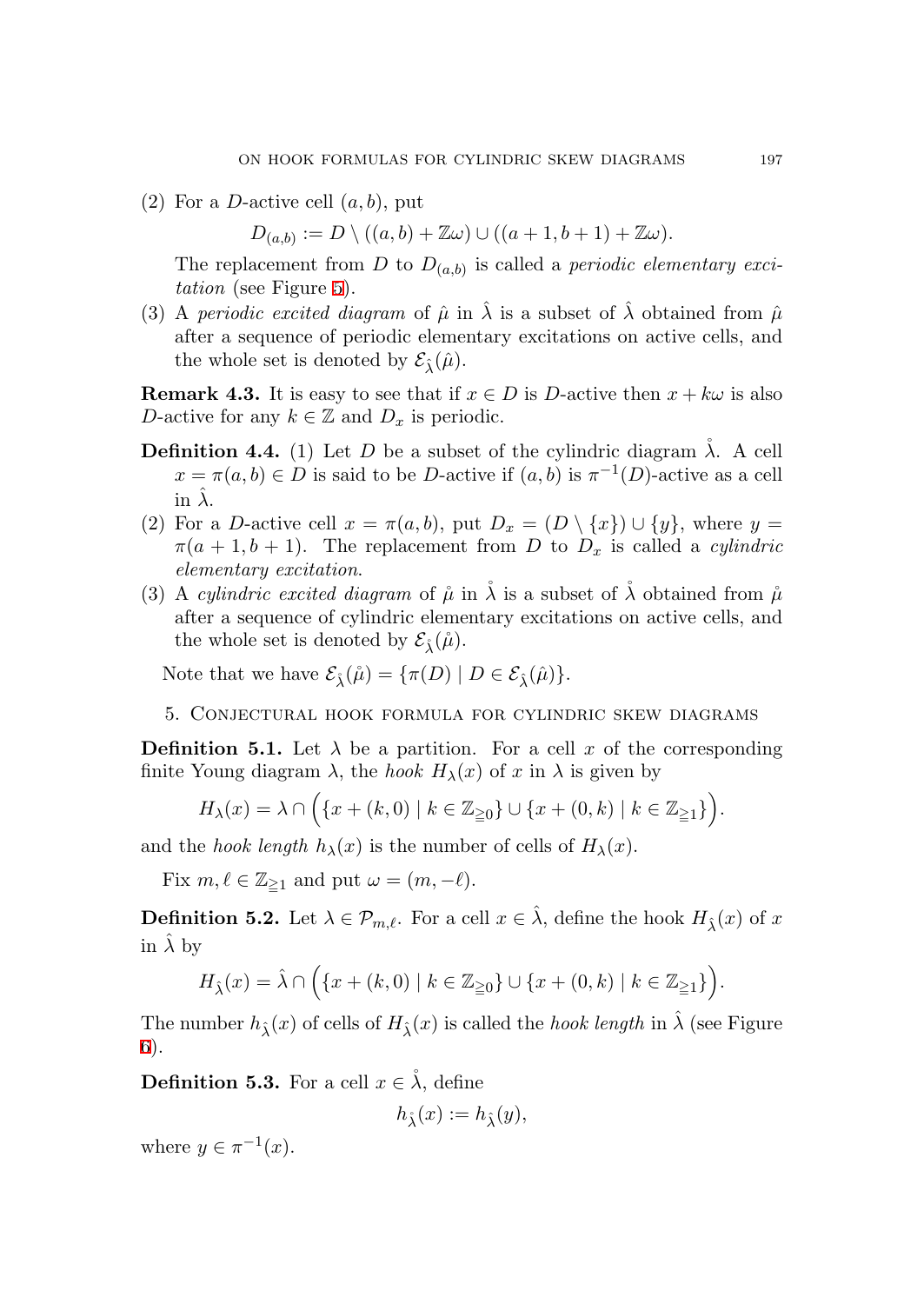

FIGURE 5. A periodic elementary excitation.

Note that  $h_{\lambda}(x)$  is well-defined since

$$
h_{\hat{\lambda}}(y+\omega) = h_{\hat{\lambda}}(y).
$$

For a skew diagram  $\lambda/\mu$ , we denote by  $f^{\lambda/\mu}$  the number of linear extensions of  $\lambda/\mu$ :

$$
f^{\lambda/\mu} = |\text{RST}(\lambda/\mu)|.
$$

**Theorem 5.4** ([Nar]). Let  $\lambda$  *and*  $\mu$  *be partitions with*  $\lambda \supset \mu$  *and*  $|\lambda/\mu| = n$ *. Then,*

(5.1) 
$$
f^{\lambda/\mu} = n! \sum_{D \in \mathcal{E}_{\lambda}(\mu)} \prod_{x \in \lambda \backslash D} \frac{1}{h_{\lambda}(x)},
$$

*where*  $\mathcal{E}_{\lambda}(\mu)$  *is the set of all excited diagrams of*  $\mu$  *in*  $\lambda$ *, and*  $h_{\lambda}(x)$  *is the hook length of*  $x$  *in*  $\lambda$ *.*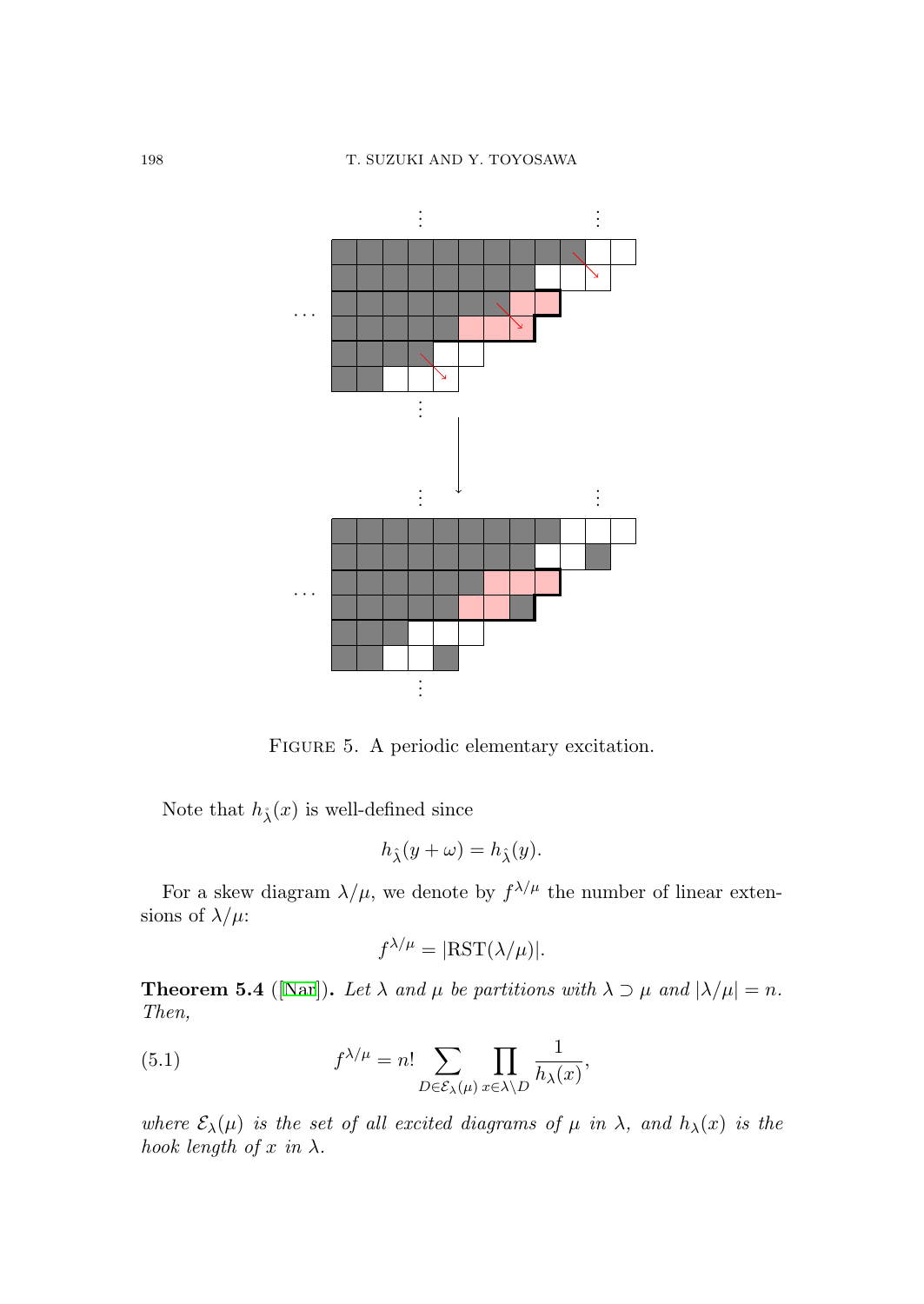

<span id="page-8-1"></span>FIGURE 6. The hook  $H_{\hat{\lambda}}(x)$  of *x* in the periodic diagram  $\hat{\lambda}$ . The hook length  $h_{\hat{\lambda}}(\pi(x)) = 10$ .

<span id="page-8-0"></span>For a cylindric skew diagram  $\hat{\lambda}/\hat{\mu}$  of period  $(m, -\ell)$ , we denote by  $f^{\hat{\lambda}/\hat{\mu}}$ the number of linear extensions of  $\lambda/\mu$ :

<span id="page-8-2"></span>
$$
f^{\hat{\lambda}/\hat{\mu}} = |\text{RST}(\hat{\lambda}/\hat{\mu})| = |\text{RST}_{\ell}(\lambda/\mu)|.
$$

**Conjecture 5.5.** *Let*  $m, \ell \in \mathbb{Z}_{\geq 1}$  *and*  $\lambda, \mu \in \mathcal{P}_{m, \ell}$  *such that*  $\lambda \supset \mu$ *. Put*  $n = |\lambda/\mu| = |\lambda/\mu|$ *. Then,* 

(5.2) 
$$
f^{\hat{\lambda}/\hat{\mu}} = n! \sum_{D \in \mathcal{E}_{\hat{\lambda}}(\hat{\mu})} \prod_{x \in \hat{\lambda} \backslash D} \frac{1}{h_{\hat{\lambda}}(x)},
$$

*where*  $\mathcal{E}_{\hat{\lambda}}(\hat{\mu})$  *is the set of all cylindric excited diagrams of*  $\hat{\mu}$  *in*  $\hat{\lambda}$ *, and*  $h_{\hat{\lambda}}(x)$ *is the hook length of*  $x$  *in*  $\lambda$ *.* 

**Remark 5.6.** If  $\ell \geq \lambda_1$ [, t](#page-8-0)hen

$$
\mathcal{E}_{\hat{\lambda}}(\hat{\mu}) = \mathcal{E}_{\lambda}(\mu),
$$
  

$$
h_{\hat{\lambda}}(\pi(x)) = h_{\lambda}(x),
$$

and hence Conjecture 5.5 follows from Theorem 5.4.  $\diamond$ 

**Example 5.7.** Let us see the simplest non-trivial example. Let  $\lambda = (2)$ ,  $\mu = (0) \in \mathcal{P}_{1,1}$ . Then  $\lambda/\mu$  has just one linear extension.

The hook length on fundamental domain of  $\lambda$  are as follows: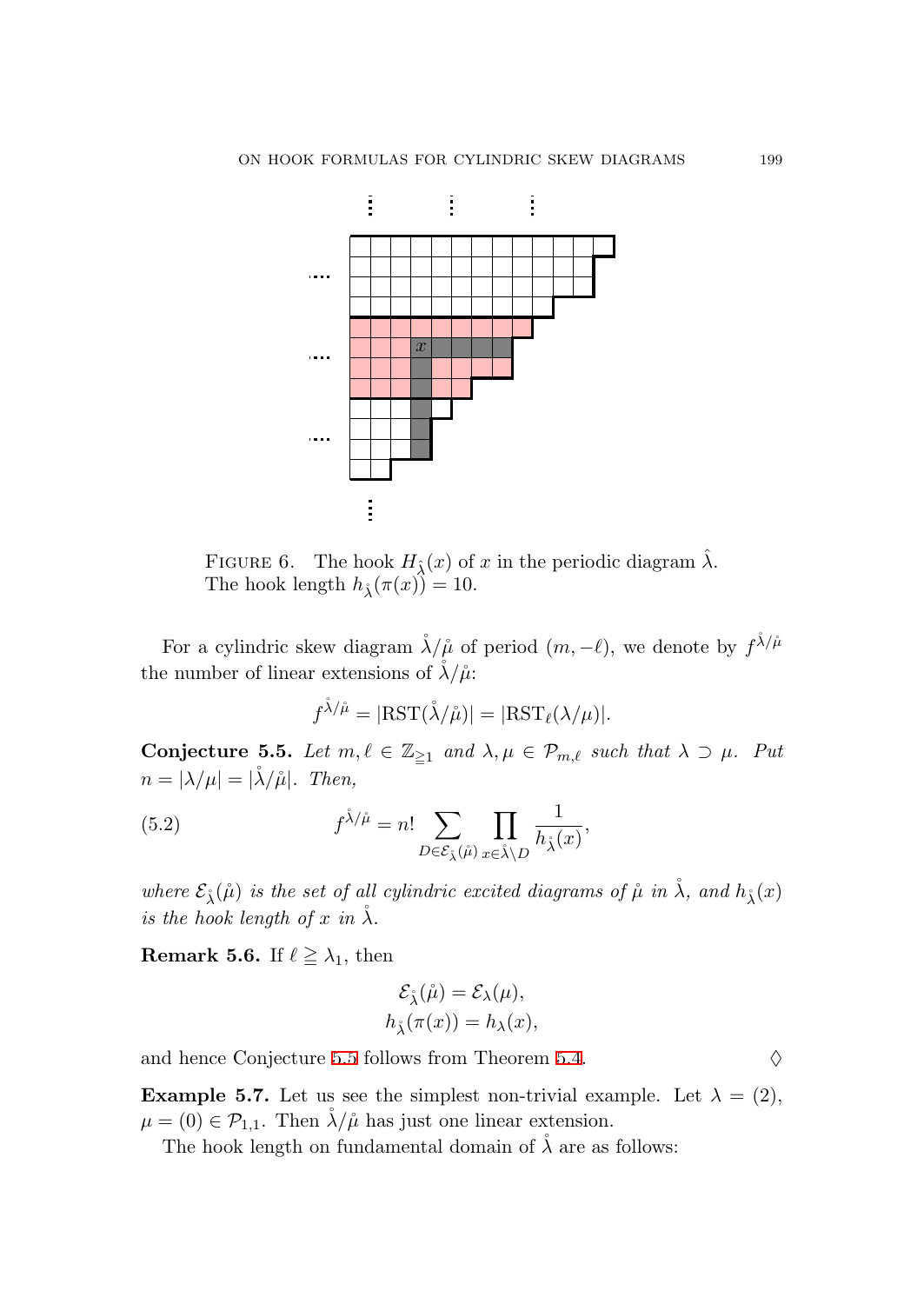|  |  | 10<br>ິ |  |  |  |  |
|--|--|---------|--|--|--|--|
|  |  |         |  |  |  |  |

The excited diagrams of  $\hat{\mu}$  in  $\hat{\lambda}$  are as follows:



Therefore, by computing the right hand side of (5.2),

$$
f^{\hat{\lambda}/\hat{\mu}} = 2! \left( \frac{1}{1 \cdot 3} + \frac{1}{3 \cdot 5} + \frac{1}{5 \cdot 7} + \frac{1}{7 \cdot 9} + \cdots \right)
$$
  
= 
$$
2! \cdot \sum_{k=0}^{\infty} \frac{1}{(2k+1)(2k+3)}
$$
  
= 
$$
2! \cdot \frac{1}{2} \cdot \sum_{k=0}^{\infty} \left( \frac{1}{2k+1} - \frac{1}{2k+3} \right) = 1.
$$

♢

By similar case by case compilation, we have confirmed Conjecture 5.5 for any shape with  $n\leqq 4.$ 

In the rest, we denote the right hand side of (5.2) by  $g^{\lambda/\mu}$ :

$$
g^{\mathring{\lambda}/\mathring{\mu}}=n!\sum_{D\in\mathcal{E}_{\mathring{\lambda}}(\mathring{\mu})}\prod_{x\in\mathring{\lambda}\backslash D}\frac{1}{h_{\mathring{\lambda}}(x)}.
$$

The proofs for the following two theorems will be given in the later sections: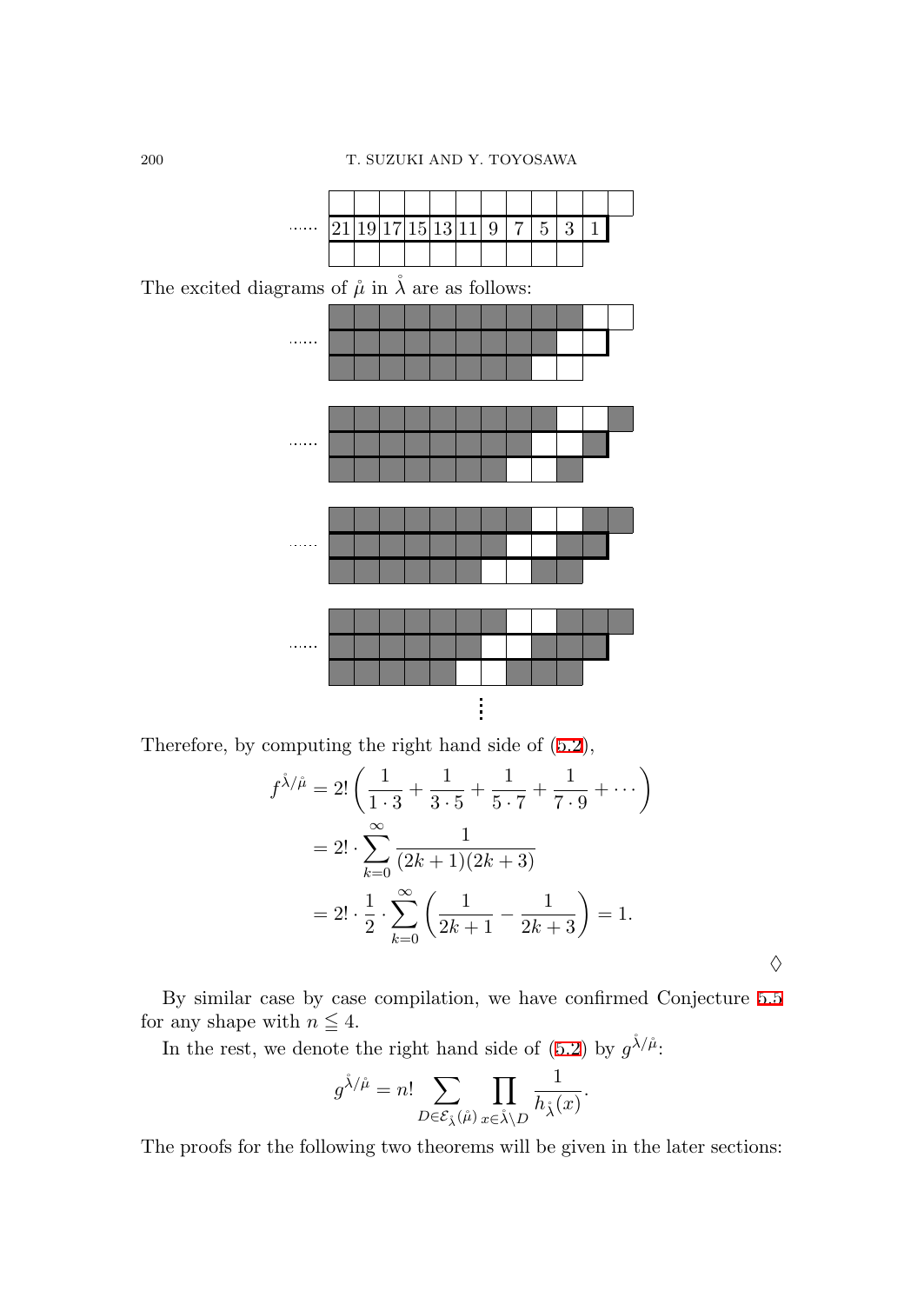<span id="page-10-1"></span><span id="page-10-0"></span>**Theorem 5.8.** (Bar cases) Let  $n, \ell \in \mathbb{Z}_{\geq 1}$ . Put  $\lambda = (n)$  and  $\mu = (0)$ *, which belong to*  $\mathcal{P}_{1,\ell}$ *, and let*  $\check{\lambda} = \check{\lambda}_{(1,-\ell)}$  *and*  $\mathring{\mu} = \mathring{\mu}_{(1,-\ell)}$  *be the corresponding cylindric diagrams. Then*

(5.3) 
$$
f^{\hat{\lambda}/\hat{\mu}} = 1 = g^{\hat{\lambda}/\hat{\mu}}.
$$

**Theorem 5.9.** (Hook cases) Let  $\ell, m \in \mathbb{Z}_{\geq 1}$ . Put  $\lambda = ((\ell + 1)^m)$  and  $\mu = (\ell^{m-1}, 0)$ , which belong to  $\mathcal{P}_{m,\ell}$ , and let  $\overset{\circ}{\lambda} = \overset{\circ}{\lambda}_{(m,-\ell)}$  and  $\overset{\circ}{\mu} = \overset{\circ}{\mu}_{(m,-\ell)}$  be *the corresponding cylindric diagrams. Then*

(5.4) 
$$
f^{\hat{\lambda}/\hat{\mu}} = {\ell+m-2 \choose m-1} = g^{\hat{\lambda}/\hat{\mu}}.
$$



FIGURE 7. The shapes indicated by Theorem 5.8 and 5.9, respectively.

It is easy to see the following:

**Proposition 5.10.** *Let*  $m, \ell \in \mathbb{Z}_{\geq 1}$  and  $\lambda, \mu \in \mathcal{P}_{m,\ell}$  with  $\lambda \supset \mu$ *. For*  $u \in \mathbb{Z}^2$ , *put*

$$
\mathring{\eta} = \pi(\hat{\lambda} + u), \quad \mathring{\nu} = \pi(\hat{\mu} + u).
$$

*Then*  $\eta$  *and*  $\dot{\nu}$  *are cylindric diagrams in*  $\mathbb{Z}^2/\mathbb{Z}(m, -\ell)$ *, and* 

$$
f^{\mathring{\lambda}/\mathring{\mu}} = f^{\mathring{\eta}/\mathring{\nu}}, \quad g^{\mathring{\lambda}/\mathring{\mu}} = g^{\mathring{\eta}/\mathring{\nu}}.
$$

By Proposition 5.10, Theorem 5.9 implies that Conjecture 5.5 is also true for  $\lambda = (\ell + 1, 1^{m-1})$  and  $\mu = (0^m)$ .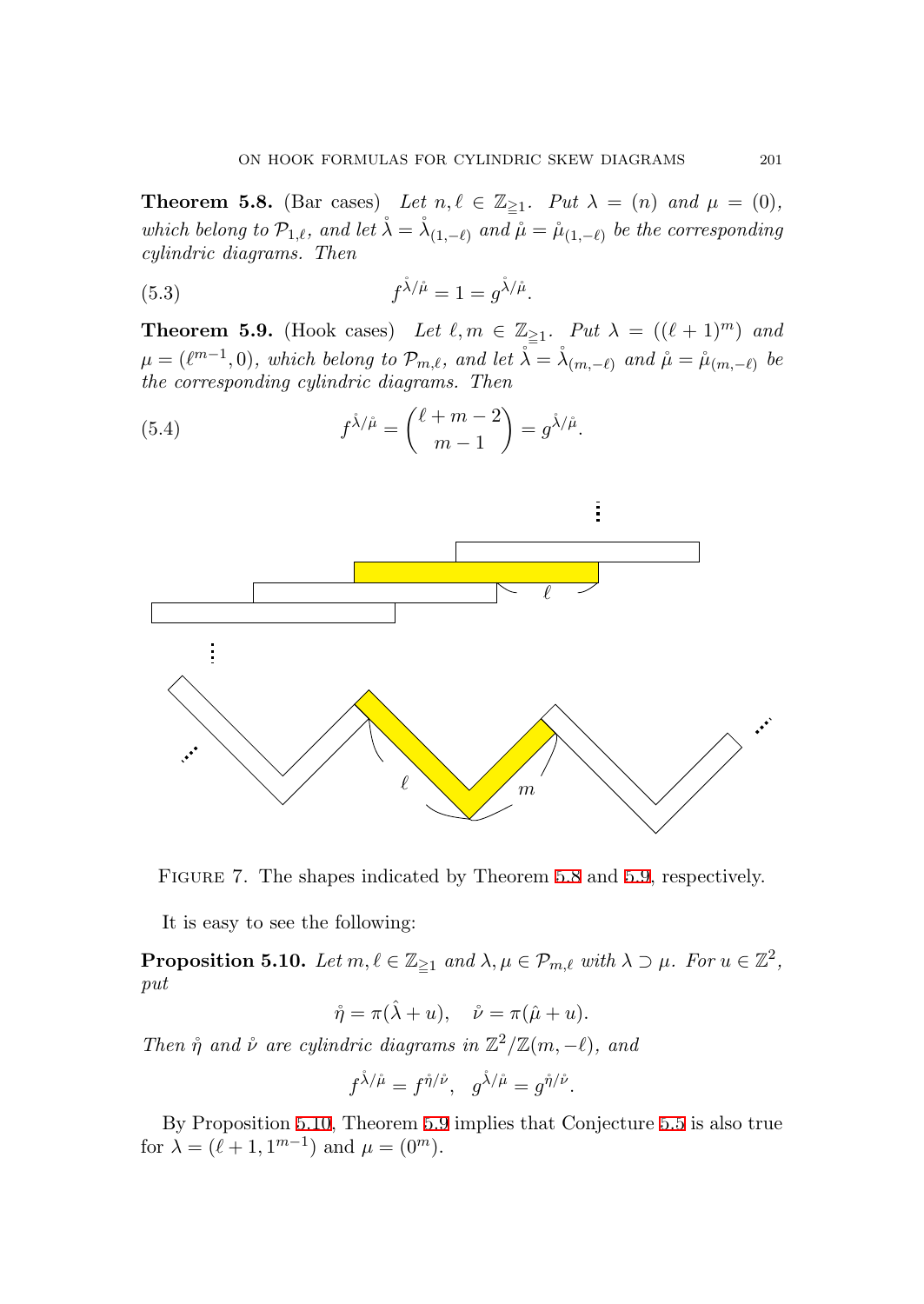# 6. Proof of Theorem 5.8

Fix  $\ell \geq 1$  and  $n \geq 1$ . Let  $\lambda = (n)$ ,  $\mu = (0)$ ,  $\mathring{\lambda} = \mathring{\lambda}_{(1,-\ell)}$  and  $\mathring{\mu} = \mathring{\mu}_{(1,-\ell)}$ .

The cylindric skew diagram  $\lambda/\mu$  has a unique linear extension, in which  $1, 2, \ldots, n$  are arranged in order from right to left. Hence the first equality in Theorem 5.8 holds:

$$
f^{\mathring{\lambda}/\mathring{\mu}}=1.
$$

We will show  $g^{\lambda/\mu} = 1$  in the rest of this section.

For  $i \in \mathbb{Z}_{\geq 1}$ , we denote the cell  $\pi(n-i+1,1)$  by  $p_i$ . Note that for a subset *D* of  $\lambda$ , a cell  $p_i$  is *D*-active if and only if

$$
p_i \in D
$$
 and  $p_{i-1}, p_{i-\ell}, p_{i-\ell-1} \in \mathring{\lambda} \setminus D$ ,

and hence

$$
D_{p_i} = (D \setminus \{p_i\}) \cup \{p_{i-\ell-1}\}.
$$
\n
$$
p_{\ell+5} p_{\ell+4} p_{\ell+3} p_{\ell+2} p_{\ell+1} p_{\ell+1} p_{\ell} p_{\ell-1} \dots p_{3} p_{2} p_{1}
$$
\n
$$
p_5 p_4 p_3 p_2 p_1
$$
\n
$$
\vdots
$$

Take  $q, r \in \mathbb{Z}$  such that

(6.1) 
$$
n = (\ell + 1)q + r, \quad q \ge 0, \quad 0 \le r \le \ell.
$$

Put

 $\mathcal{E}_{\ell,n} := \{ (i_1, \ldots, i_q) \in \mathbb{Z}^q \mid i_1 \geq r+1, i_{k+1} - i_k \geq \ell+1 \ (1 \leq k \leq q-1) \}.$ For  $(i_1, \ldots, i_q) \in \mathcal{E}_{\ell;n}$ , define

$$
\psi(i_1,\ldots,i_q)=\mathring{\lambda}\setminus\left([p_1,p_r]\sqcup\left(\bigsqcup_{k=1}^q[p_{i_k},p_{i_k+\ell}]\right)\right),
$$

where  $[p_i, p_j] = \{p_i, p_{i+1}, \ldots, p_j\} \subset \mathring{\lambda}$  for  $i \leq j$  and  $[p_i, p_j] = \emptyset$  for  $i > j$ .

**Proposition 6.1.** *The map*  $\psi$  *gives a bijection from*  $\mathcal{E}_{\ell,n}$  *to*  $\mathcal{E}_{\hat{\lambda}}(\hat{\mu})$ *.* 

*Proof.* First, we show that  $\psi(i_1, \ldots, i_q) \in \mathcal{E}_{\hat{\lambda}}(\hat{\mu})$ . We proceed by induction on *q*

$$
M = \sum_{k=1}^{q} i_k.
$$

The number *M* takes the minimum value

$$
M_{\min} := \frac{1}{2}q(q-1)(\ell+1) + q(r+1)
$$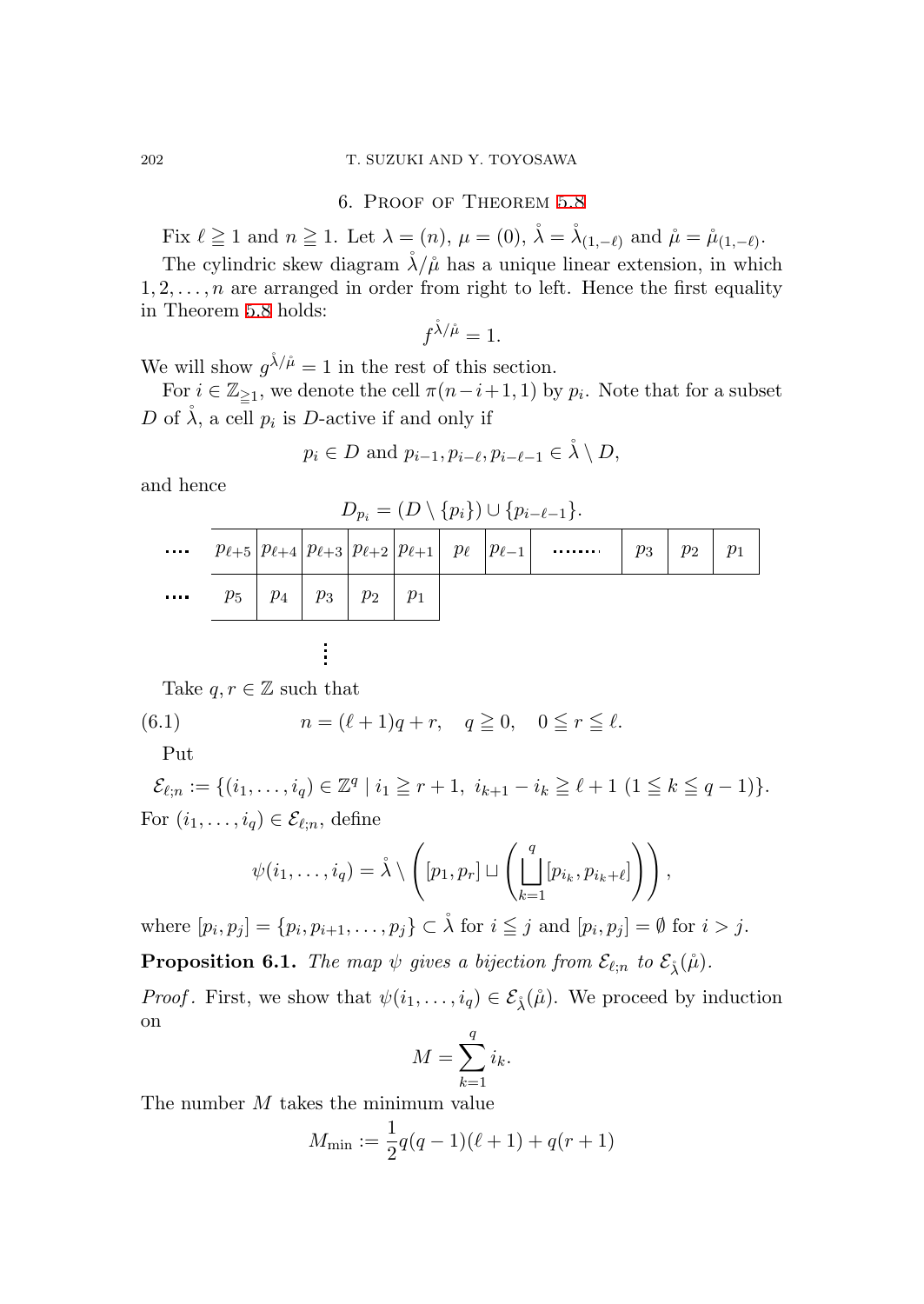when  $i_1 = r + 1$ ,  $i_2 = (\ell + 1) + r + 1, \ldots$ ,  $i_q = (q - 1)(\ell + 1) + r + 1$ . For such  $(i_1, \ldots, i_q)$ , we have

$$
\psi(i_1,\ldots,i_q)=\mathring{\mu}\in\mathcal{E}_{\mathring{\lambda}}(\mathring{\mu}).
$$

Let  $M > M_{\text{min}}$  and suppose that  $\psi(i_1, \ldots, i_q) \in \mathcal{E}_{\hat{\lambda}}(\hat{\mu})$  for all  $(i_1, \ldots, i_q) \in$  $\mathcal{E}_{\ell,n}$  such that  $\sum_{k=1}^{q} i_k \leq M-1$ . Take  $i = (i_1, \ldots, i_q) \in \mathcal{E}_{\ell,n}$  with  $\sum_{k=1}^{q} i_k =$ *M*. As  $M > M_{\text{min}}$ , there exists  $g \in [2, q+1]$  such that  $i_q - i_{q-1} > l + 1$ (we consider " $i_{q+1} = +\infty$ "). For such *g*, we have  $(i_1, \ldots, i_g - 1, \ldots, i_q) \in$  $\mathcal{E}_{\ell;n}$ . Put  $D = \psi(i_1,\ldots,i_g-1,\ldots,i_q)$ . By induction hypothesis,  $D \in$  $\mathcal{E}_{\hat{\lambda}}(\hat{\mu})$ . Now  $p_{i_g+\ell} \in D$ . Note that  $[p_{i_g-1}, p_{i_g-1+\ell}] \subset \hat{\lambda} \setminus D$ . In particular,  $p_{i_g-1}, p_{i_g}, p_{i_g+\ell-1} \in \overset{\circ}{\lambda} \setminus D$ , and hence the cell  $p_{i_g+\ell}$  is *D*-active. Hence

$$
D_{p_{i_g+\ell}} = (D \setminus \{p_{i_g+\ell}\}) \cup \{p_{i_g-1}\} = \psi(i_1,\ldots,i_g,\ldots,i_q) \in \mathcal{E}_{\lambda}(\hat{\mu}).
$$

Next, we show that the map  $\psi$  is surjective (injectivity is obvious). It is obvious that  $\mathring{\mu} = \psi(i_1, \ldots, i_q)$  as  $i_k = (\ell + 1)(k - 1) + r$ . Take  $D \in \mathcal{E}_{\mathring{\lambda}}(\mathring{\mu})$ . Suppose that there exists  $(i_1, \ldots, i_q) \in \mathcal{E}_{\ell;n}$  such that  $D = \psi(i_1, \ldots, i_q)$ . Any *D*-active cell is of the form  $p_{i_q+\ell+1}$  for some  $g \in [1,q]$  such that  $i_{g+1} - i_g >$  $\ell + 1$ . Since  $i_{g+1} - i_g > \ell + 1$ ,  $(i_1, \ldots, i_g + 1, \ldots, i_q) \in \mathcal{E}_{\ell,n}$ . We have

$$
D_{p_{i_g+\ell+1}}=\psi(i_1,\ldots,i_g+1,\ldots,i_q)\in \mathcal{E}_{\hat{\lambda}}(\hat{\mu}).
$$

<span id="page-12-1"></span>Hence  $\psi$  is surjective.  $\Box$ 

We will use the following lemma, which was suggested by H. Tagawa.

**Lemma 6.2.** Let  $\ell, c, q \in \mathbb{Z}_{\geq 1}$ ,  $r \in \mathbb{Z}_{\geq 0}$  and let  $(a_i)_{i \geq 1}$  be a numerical *sequence such that*

- <span id="page-12-0"></span>•  $a_i \neq 0$  *for all*  $i \geq 1$ *,*
- $\lim_{i\to\infty} a_i = +\infty$ ,
- $a_{i+\ell} a_i = c$  *for all*  $i \geq 1$ *.*

*Then*

(6.2) 
$$
\sum_{\substack{(i_1,\ldots,i_q);\\i_1\ge r+1\\i_{k+1}-i_k\ge \ell+1 \ (k=1,2,\ldots,q-1)}}\frac{1}{\prod_{v=1}^q\prod_{u=0}^\ell a_{i_v+u}}=\frac{1}{q!c^q\prod_{u=0}^{\ell q-1}a_{r+1+u}}.
$$

*Proof.* By assumption, for  $j, t \in \mathbb{Z}_{\geq 1}$ , w[e ha](#page-12-0)ve

(6.3) 
$$
\frac{1}{\prod_{u=0}^{\ell t-1} a_{j+u}} - \frac{1}{\prod_{u=1}^{\ell t} a_{j+u}} = \frac{a_{j+\ell t} - a_j}{\prod_{u=0}^{\ell t} a_{j+u}} = \frac{ct}{\prod_{u=0}^{\ell t} a_{j+u}}.
$$

We proceed by induction on *q* to prove (6.2).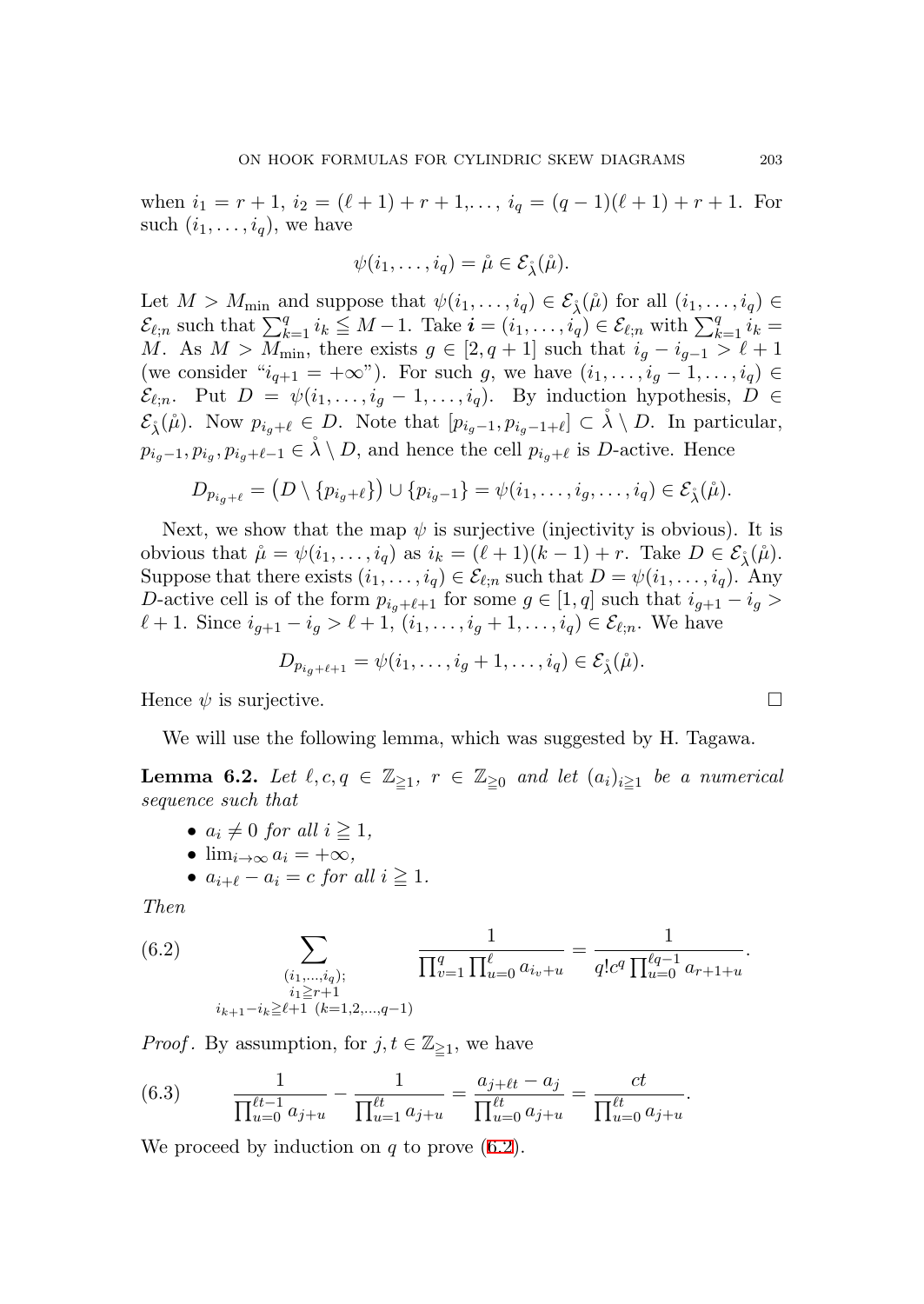If  $q = 1$ , then we have

$$
\sum_{i_1=r+1}^{\infty} \frac{1}{\prod_{u=0}^{\ell} a_{i_1+u}} = \frac{1}{c} \sum_{i_1=r+1}^{\infty} \frac{c}{\prod_{u=0}^{\ell} a_{i_1+u}}
$$
\n
$$
= \frac{1}{c} \sum_{i_1=r+1}^{\infty} \left( \frac{1}{\prod_{u=0}^{\ell-1} a_{i_1+u}} - \frac{1}{\prod_{u=1}^{\ell} a_{i_1+u}} \right) \quad \text{(by (6.3))}
$$
\n
$$
= \frac{1}{c} \sum_{i_1=r+1}^{\infty} \left( \frac{1}{\prod_{u=0}^{\ell-1} a_{i_1+u}} - \frac{1}{\prod_{u=0}^{\ell-1} a_{i_1+1+u}} \right)
$$
\n
$$
= \frac{1}{c} \lim_{N \to \infty} \sum_{i_1=r+1}^N \left( \frac{1}{\prod_{u=0}^{\ell-1} a_{i_1+u}} - \frac{1}{\prod_{u=0}^{\ell-1} a_{i_1+1+u}} \right)
$$
\n
$$
= \frac{1}{c \prod_{u=0}^{\ell-1} a_{r+1+u}} - \lim_{N \to \infty} \frac{1}{c \prod_{u=0}^{\ell-1} a_{N+1+u}}
$$
\n
$$
= \frac{1}{c \prod_{u=0}^{\ell-1} a_{r+1+u}}.
$$

Suppose  $q > 1$ . We have

$$
\sum_{\substack{(i_1,\ldots,i_q);\\i_k+1-i_k\geq \ell+1}}\frac{1}{\prod_{v=1}^q\prod_{u=0}^\ell a_{i_v+u}}
$$
\n
$$
= \sum_{i_1=r+1}^{\infty}\frac{1}{\prod_{u=0}^\ell a_{i_1+u}}\left(\sum_{\substack{(i_2,\ldots,i_q);\\i_2\geq i_1+\ell+1\\i_k+1-i_k\geq \ell+1}}\frac{1}{\prod_{v=2}^q\prod_{u=0}^\ell a_{i_v+u}}\right)
$$
\n
$$
= \sum_{i_1=r+1}^{\infty}\frac{1}{\prod_{u=0}^\ell a_{i_1+u}}\cdot\frac{1}{(q-1)!c^{q-1}\prod_{u=0}^{\ell(q-1)-1}a_{i_1+\ell+1+u}}
$$

(by induction hypothesis)

$$
= \frac{1}{(q-1)!c^{q-1}} \sum_{i_1=r+1}^{\infty} \frac{1}{\prod_{u=0}^{\ell q} a_{i_1+u}}
$$
  
= 
$$
\frac{1}{q!c^q} \sum_{i_1=r+1}^{\infty} \left( \frac{1}{\prod_{u=0}^{\ell q-1} a_{i_1+u}} - \frac{1}{\prod_{u=1}^{\ell q} a_{i_1+u}} \right)
$$
 (by (6.3))  
= 
$$
\frac{1}{q!c^q \prod_{u=0}^{\ell q-1} a_{r+1+u}}.
$$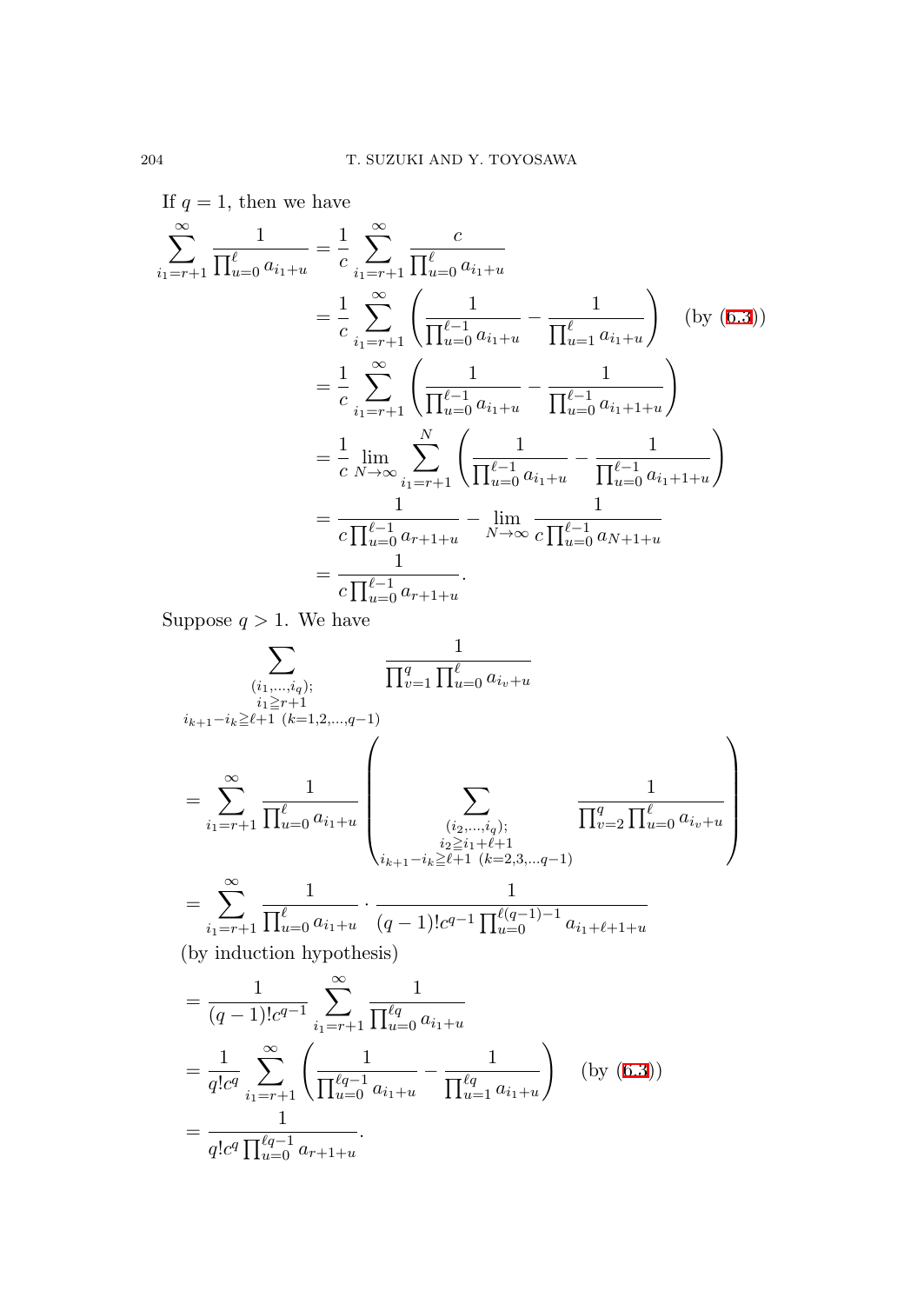This completes the proof.  $\Box$ 

The hook length for each cell *p<sup>i</sup>* is

$$
h_{\lambda}(p_{\ell t+j}) = (\ell+1)t + j
$$
 for  $t \in \mathbb{Z}_{\geq 0}$ ,  $j = 1, 2, ..., \ell$ .

Put  $h_i := h_{\lambda}(p_i)$ . By [Pro](#page-12-1)position 6.1, we have

$$
g^{\hat{\lambda}/\hat{\mu}} = \frac{n!}{\prod_{i=1}^{r} h_i} \times \sum_{(i_1, \dots, i_q) \in \mathcal{E}_{\ell;n}} \frac{1}{\prod_{v=1}^{q} \prod_{u=0}^{\ell} h_{i_v+u}}.
$$

By applying Lemma 6.2 with  $a_i = h_i$ ,  $c = \ell + 1$  and  $q, r$  as in (6.1), we have

$$
n!/g^{\lambda/\hat{\mu}} = q!(\ell+1)^q \prod_{u=1}^{\ell q+r} h_u
$$
  
= 
$$
\left( \prod_{k=0}^{q-1} \left( (\ell+1)(k+1) \prod_{j=1}^{\ell} h_{\ell k+j} \right) \right) h_{\ell q+1} h_{\ell q+2} \cdots h_{\ell q+r}
$$
  
= 
$$
\prod_{k=0}^{q-1} \left( ((\ell+1)k+1)((\ell+1)k+2) \cdots ((\ell+1)k+\ell)((\ell+1)(k+1)) \right)
$$
  

$$
\times ((\ell+1)q+1)((\ell+1)q+2) \cdots ((\ell+1)q+r)
$$
  
= 
$$
((\ell+1)q)!((\ell+1)q+1)((\ell+1)q+2) \cdots ((\ell+1)q+r)
$$
  
= 
$$
((\ell+1)q+r)! = n!.
$$

Therefore  $g^{\lambda/\mu} = 1$  and Theorem 5.8 has been proved.

# 7. Proof of Theorem 5.9

Let  $\ell, m \in \mathbb{Z}_{\geq 1}$  and let  $\lambda = ((\ell + 1)^m)$  $\lambda = ((\ell + 1)^m)$  $\lambda = ((\ell + 1)^m)$ ,  $\mu = (\ell^{m-1}, 0)$ ,  $\mathring{\lambda} = \mathring{\lambda}_{(m, -\ell)}$  and  $\mu = \mu_{(m,-\ell)}$ . Put  $n = |\lambda/\mu| = \ell + m$ . Any  $\ell$ -restricted linear extension  $\varepsilon$  of  $λ/μ$  satisfies

$$
\varepsilon^{-1}(1) = (m, \ell + 1), \quad \varepsilon^{-1}(n) = (m, 1).
$$

Hence  $\varepsilon$  is uniquely determined by choosing  $(m-1)$  vertical components from  $[2, n-1]$ . By Lemma 3.3, the first equality in Theorem 5.9 holds:

$$
f^{\hat{\lambda}/\hat{\mu}} = \binom{n-2}{m-1} = \binom{\ell+m-2}{m-1}.
$$

We will prove the second equality

$$
g^{\mathring{\lambda}/\mathring{\mu}} = \binom{\ell+m-2}{m-1}
$$

in the rest of this section.

For  $u, v \in \mathbb{Z}^2$ , we write  $u \to v$  if  $v - u = (1, 0)$  or  $(0, -1)$ .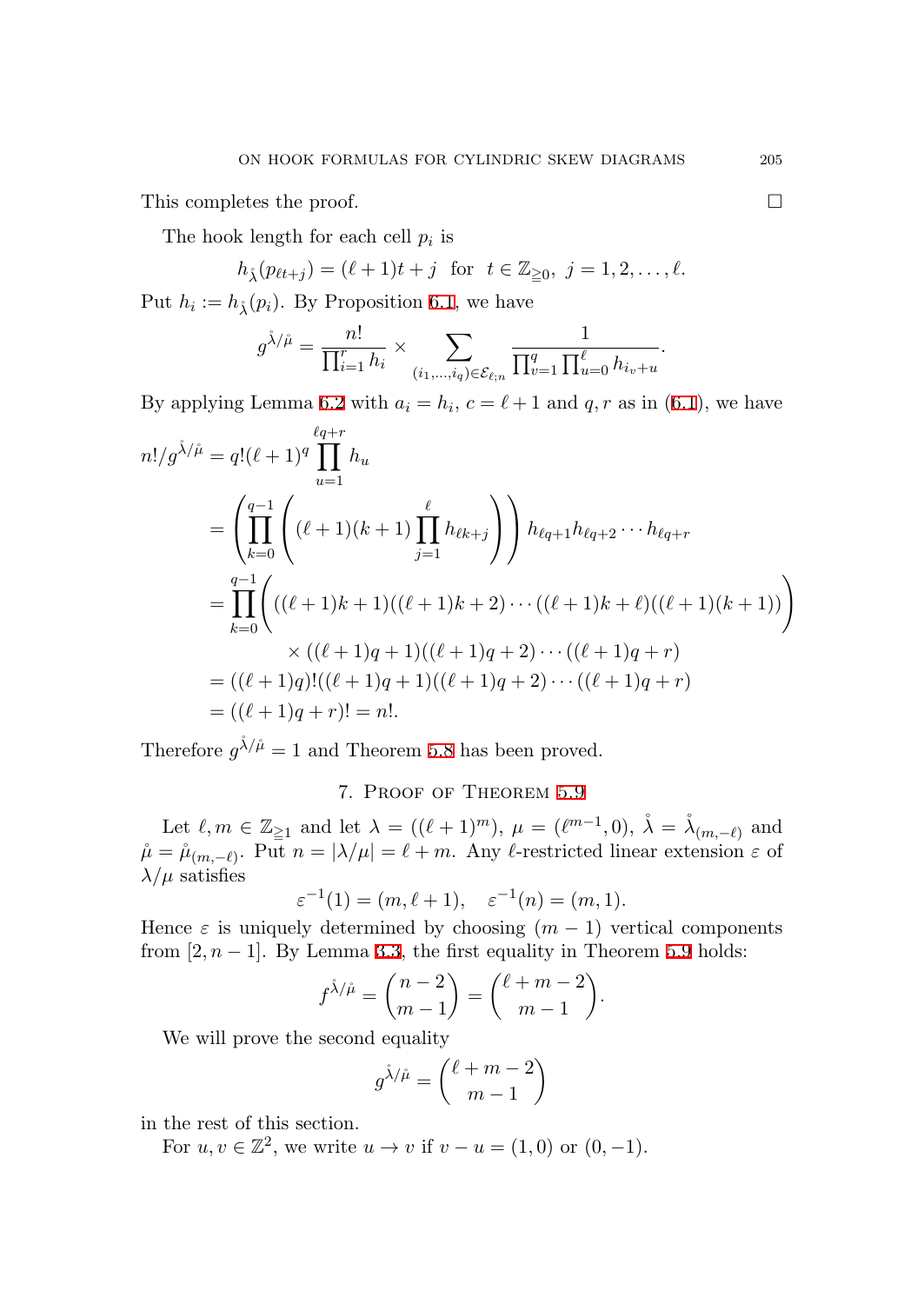**Definition 7.1.** For  $u = (a, b), v = (c, d) \in \mathbb{Z}^2$  with  $a < c$  and  $b > d$ , a subset

$$
\mathfrak{p}=\{u=u_1,u_2,\ldots,u_r=v\}
$$

of  $\mathbb{Z}^2$  is called a *lattice path* from *u* to *v* if

$$
u_1 \to u_2 \to \cdots \to u_r,
$$

and the whole set is denoted by  $\mathcal{L}(u, v)$ .

Let  $m, \ell \in \mathbb{Z}_{\geq 1}$  and let  $\pi$  denote the natural projection  $\mathbb{Z}^2 \to \mathbb{Z}^2/\mathbb{Z}(m, -\ell) =$  $\mathcal{C}_{(m,-\ell)}$  as before. For  $u, v \in \mathcal{C}_{(m,-\ell)}$ , we write  $u \to v$  if there exist  $\widetilde{u} \in \pi^{-1}(u)$ and  $\widetilde{v} \in \pi^{-1}(v)$  such that  $\widetilde{u} \to \widetilde{v}$ .

**Definition 7.2.** A subset

$$
\mathfrak{p}=\{u_1,u_2,\ldots,u_n\}
$$

of  $\mathcal{C}_{(m,-\ell)}$  is called a *non-intersecting loop* in  $\mathcal{C}_{(m,-\ell)}$  if  $n = \ell + m$  and

$$
u_1 \to u_2 \to \cdots \to u_{n-1} \to u_n \to u_1.
$$

The whole set of non-intersecting loops is denoted by  $\mathring{\mathcal{L}}$ .

Let  $\lambda = (\lambda_1, \ldots, \lambda_m) \in \mathcal{P}_{m,\ell}$  and let  $\lambda$  denote the semi-infinite diagram

$$
\lambda = \{(a, b) \in \mathbb{Z}^2 \mid 1 \leq a \leq m, \ b \leq \lambda_a\}
$$

as before. Note that  $\lambda$  is in one-to-one correspondence with the cylindric diagram  $\lambda$  via the projection  $\pi$ .

Define

$$
\mathcal{L}_{\lambda}(u, v) = \{ \mathfrak{p} \in \mathcal{L}(u, v) \mid \mathfrak{p} \subset \mathbf{\lambda} \} \quad (u, v \in \mathbf{\lambda}),
$$

$$
\mathring{\mathcal{L}}_{\lambda} = \{ \mathfrak{p} \in \mathring{\mathcal{L}} \mid \mathfrak{p} \subset \mathring{\lambda} \}.
$$

<span id="page-15-1"></span>**Lemma 7.3.** *Let*  $\lambda = (\lambda_1, \ldots, \lambda_m) \in \mathcal{P}_{m,\ell}$ *. Then the projection*  $\pi$  *induces a bijection*

<span id="page-15-0"></span>
$$
\bigsqcup_{i=0}^{\infty} \mathcal{L}_{\lambda}((1, \lambda_1 - i), (m, \lambda_1 - \ell - i)) \stackrel{\cong}{\longrightarrow} \mathring{\mathcal{L}}_{\lambda}.
$$

*Proof.* For a lattice path  $\mathfrak{p} \in \mathcal{L}_{\lambda}((1, \lambda_1 - i), (m, \lambda_1 - \ell - i))$ , it is clear that  $\pi(\mathfrak{p}) \in \mathring{\mathcal{L}}_{\lambda}$ . The inverse map is given by  $\mathfrak{p} \mapsto \pi^{-1}(\mathfrak{p}) \cap \lambda$ . □

Now, we return to the special case where  $\lambda = ((\ell+1)^m)$ . In this case, we have

(7.1) 
$$
\mathcal{L}_{\lambda}(u,v) = \mathcal{L}(u,v)
$$

for all  $u, v \in \lambda$ .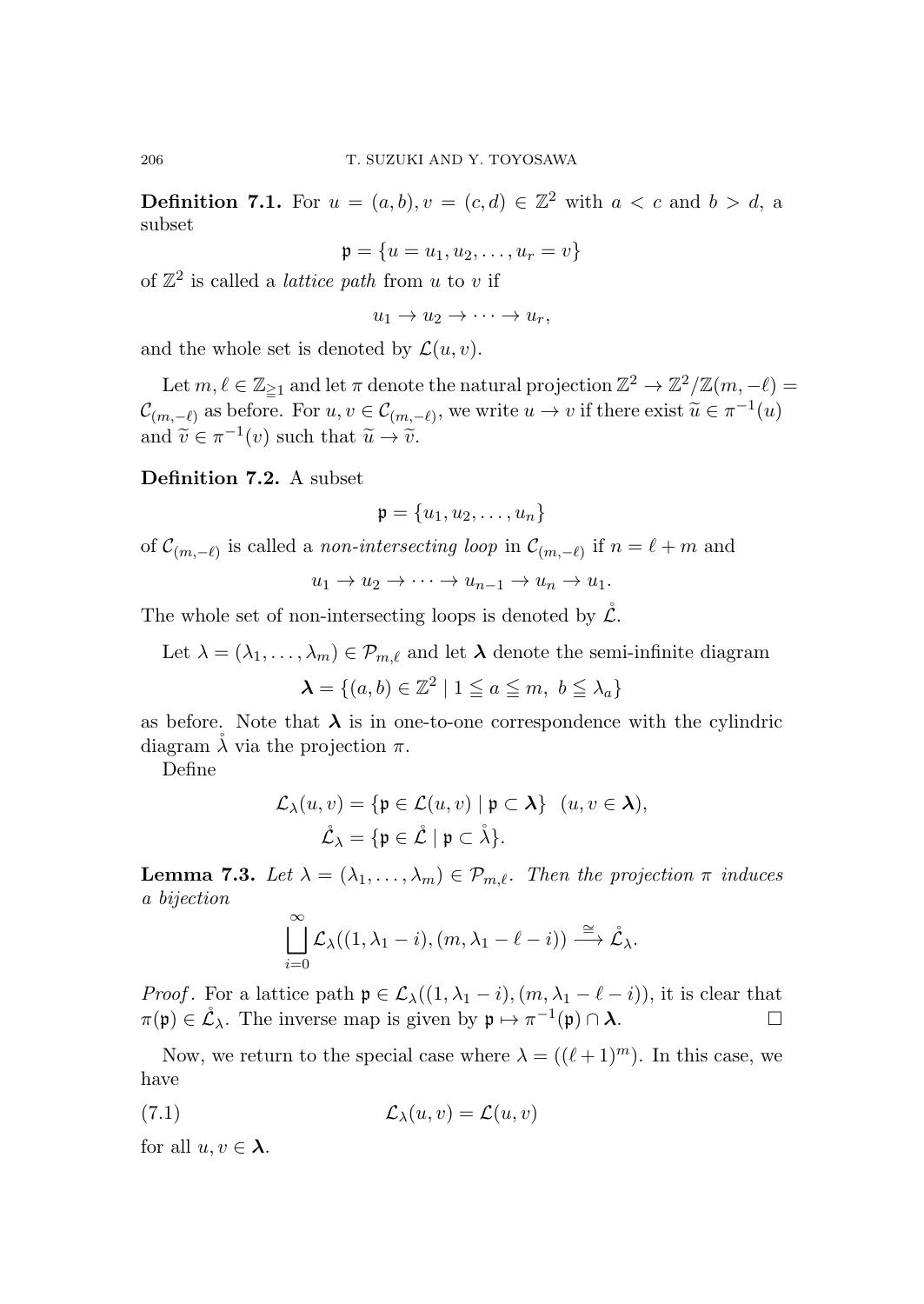<span id="page-16-0"></span>**Proposition 7.4.** *Let*  $\ell, m \in \mathbb{Z}_{\geq 1}$  *and*  $\lambda = ((\ell + 1)^m) \in \mathcal{P}_{m,\ell}$ *.* 

(1) Let  $k \in [0, \ell]$  and let  $\nu^{(k)} = (\ell^{m-1}, k) \in \mathcal{P}_{m,\ell}$ . Then the correspondence  $\mathfrak{p} \mapsto \lambda \setminus \mathfrak{p}$  *gives a bijection* 

$$
\mathcal{L}((1,\ell+1),(m,k+1)) \stackrel{\cong}{\longrightarrow} \mathcal{E}_{\lambda}(\nu^{(k)}).
$$

(2) Let  $\mu = (\ell^{m-1}, 0) \in \mathcal{P}_{m,\ell}$ . Then the correspondence  $\mathfrak{p} \mapsto \mathring{\lambda} \setminus \mathfrak{p}$  gives a *bijection*

$$
\mathring{\mathcal L}_\lambda \stackrel{\cong}{\longrightarrow} \mathcal E_{\mathring\lambda}(\mathring\mu).
$$

*Proof.* (1) We write  $\mathcal{L} = \mathcal{L}((1, \ell + 1), (m, k + 1))$  and  $\nu = \nu^{(k)}$  in this proof.

Put  $\psi(\mathfrak{p}) = \lambda \setminus \mathfrak{p}$ . We will prove  $\psi(\mathfrak{p})$  is contained in  $\mathcal{E}_{\lambda}(\nu)$  by induction on

$$
r(\mathfrak{p}) := \#\{x \in \mathfrak{X} \mid x \ngeq y \text{ for any } y \in \mathfrak{p}\},\
$$

which is the number of cells in  $\lambda$  located to the right of  $\mathfrak{p}$ . If  $r(\mathfrak{p}) = 0$ , then  $\psi(\mathfrak{p}) = \nu \in \mathcal{E}_{\lambda}(\nu).$ 

Let  $\mathfrak{p} \in \mathcal{L}$  with  $r(\mathfrak{p}) \geq 1$  and suppose that  $\psi(\mathfrak{q}) \in \mathcal{E}_{\lambda}(\nu)$  for any  $\mathfrak{q} \in \mathcal{L}$ such that  $r(\mathfrak{q}) < r(\mathfrak{p})$ . There exists  $y = (a, b) \in \lambda \setminus \mathfrak{p}$  such that

$$
(a, b-1), (a-1, b), x = (a-1, b-1) \in \mathfrak{p}.
$$

Now  $\mathfrak{p}' := (\mathfrak{p} \setminus \{x\}) \cup \{y\}$  is a lattice path with  $r(\mathfrak{p}') = r(\mathfrak{p}) - 1$  and hence  $\psi(\mathfrak{p}') \in \mathcal{E}_{\lambda}(\nu)$ . Moreover,  $\psi(\mathfrak{p})$  is obtained from  $\psi(\mathfrak{p}')$  by applying the elementary excitation at *x*. This implies  $\psi(\mathfrak{p}) \in \mathcal{E}_{\lambda}(\nu)$ .



Next, we construct an inverse map. We define  $\varphi(D) = \lambda \setminus D$  and will prove that  $\varphi(D)$  is contained in *L* for all  $D \in \mathcal{E}_{\lambda}(\nu)$ . For  $D = \nu$ , we have  $\varphi(D) = \lambda/\nu \in \mathcal{L}$ . It is eas[y to](#page-15-1) see that  $\varphi(D_y) \in \mathcal{L}$  [for](#page-16-0) any  $\varphi(D)$  and any *D*-active cell *y*. Hence  $\varphi(D) \in \mathcal{L}$  for any  $D \in \mathcal{E}_{\lambda}(\nu)$ . This completes the proof of  $(1)$ .

<span id="page-16-1"></span>The statement (2) is proved by a parallel argument.  $\Box$ 

Combining (7.1), Lemma 7.3 (2) and Proposition 7.4, we have the following:

**Corollary 7.5.** *Let*  $\ell, m \in \mathbb{Z}_{\geq 1}$  *and*  $\lambda = ((\ell + 1)^m), \mu = (\ell^{m-1}, 0) \in \mathcal{P}_{m,\ell}$ *. Then the map*  $\mathfrak{p} \mapsto \lambda \setminus \pi(\mathfrak{p})$  *gives a bijection* 

$$
\bigcup_{i=0}^{\infty} \mathcal{L}((1,\ell+1-i),(m,1-i)) \stackrel{\cong}{\longrightarrow} \mathcal{E}_{\hat{\lambda}}(\hat{\mu}).
$$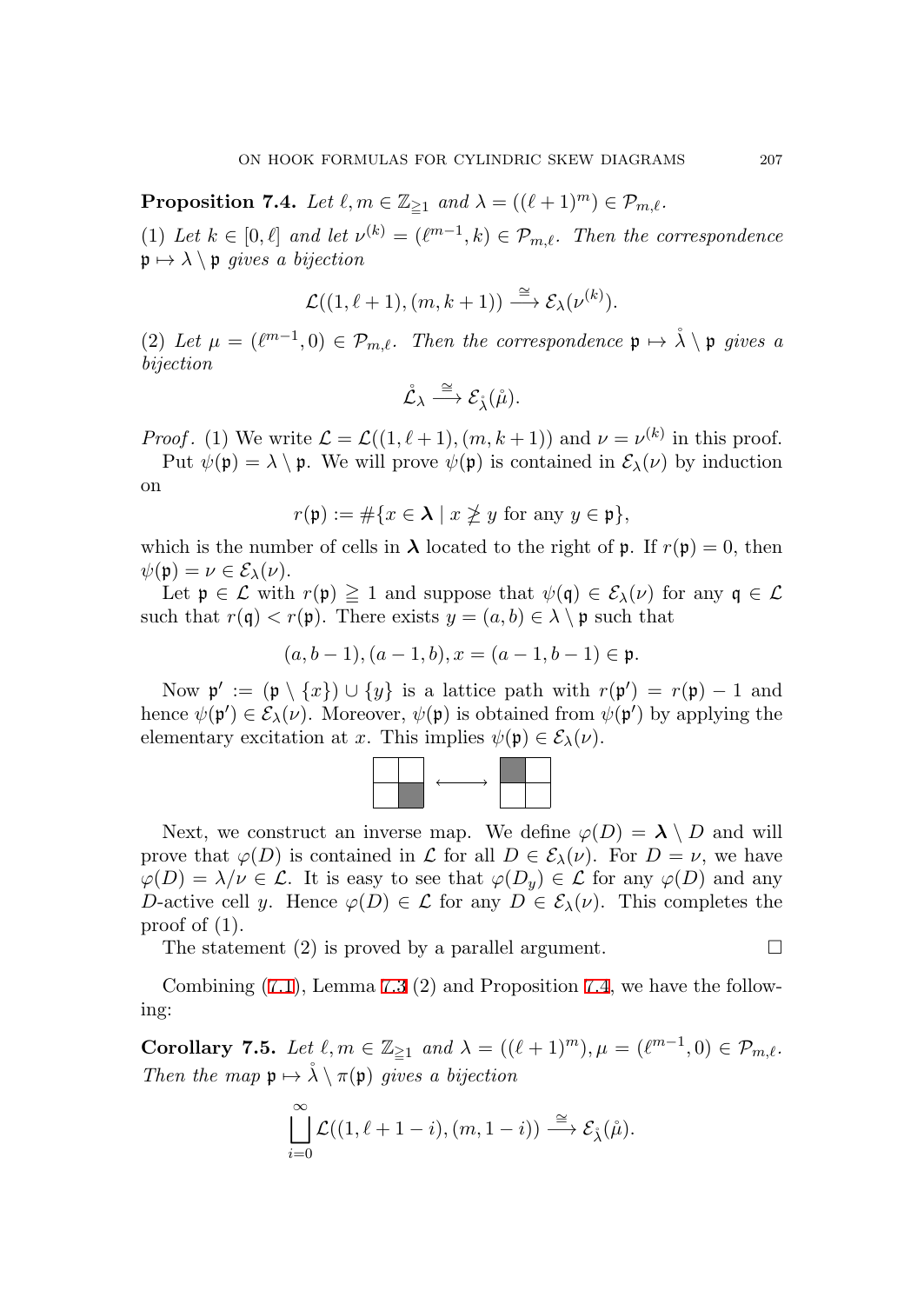For  $\ell, m \in \mathbb{Z}_{\geq 1}$  and  $x = (a, b) \in \mathbb{Z}^2$ , define (7.2)  $h_{m,\ell}(x) = \ell + m - a - b + 2.$ 

Remark that

<span id="page-17-0"></span>
$$
h_{m,\ell}(x) = h_{\lambda}(x)
$$

for  $\lambda = ((\ell + 1)^m)$  and  $x \in \lambda$ . For  $s \in \mathbb{Z}_{\geq 1}$ , define

(7.3) 
$$
F_{(\ell,m;s)} = \sum_{\mathfrak{p} \in \mathcal{L}((1,\ell+1),(m,2))} \prod_{x \in \mathfrak{p}} \frac{1}{h_{m,\ell}(x) + s - 1}.
$$

**Lem[ma](#page-16-0) 7.6.** *Let*  $\ell, m, s \in \mathbb{Z}_{\geq 1}$ *. Then* 

(7.4) 
$$
F_{(\ell,m;s)} = \frac{(s-1)!}{(\ell+m+s-2)!} {\ell+m-2 \choose m-1}.
$$

*Proof.* We proceed by induction on *s*. If  $s = 1$ , then it fol[low](#page-17-0)s from Proposition 7.4 (1) with  $k = 1$  and Theorem 5.4 that

$$
F_{(\ell,m;1)} = \sum_{D \in \mathcal{E}_{\lambda}(\nu^{(1)})} \prod_{x \in \lambda \setminus D} \frac{1}{h_{\lambda}(x)} = \frac{1}{(\ell+m-1)!} {\ell+m-2 \choose m-1},
$$

where  $\lambda = ((\ell+1)^m)$  and  $\nu^{(1)} = (\ell^{m-1}, 1)$ , and hence (7.4) holds for all  $\ell,m\in\mathbb{Z}_{\geq 1}.$ 

Take  $s \geq 1$  and suppose that (7.4) holds for all  $\ell, m \in \mathbb{Z}_{\geq 1}$ . Via the bijection

$$
\mathcal{L}((1,\ell+2),(m,2)) \cong \mathcal{L}((2,\ell+2),(m,2)) \sqcup \mathcal{L}((1,\ell+1),(m,2)),
$$

we have

$$
F_{(\ell+1,m;s)} = \frac{1}{h_{m,\ell+1}(1,\ell+2)+s-1}(F_{(\ell+1,m-1;s)}+F_{(\ell,m;s+1)}).
$$

Using induction hypothesis, we have

$$
F_{(\ell,m;s+1)} = (h_{m,\ell+1}(1,\ell+2) + s - 1)F_{(\ell+1,m;s)} - F_{(\ell+1,m-1;s)}
$$
  
=  $(m+s-1) \cdot \frac{(s-1)! \binom{\ell+m-1}{m-1}}{(\ell+m+s-1)!} - \frac{(s-1)! \binom{\ell+m-2}{m-2}}{(\ell+m+s-2)!}$   
=  $\frac{(s-1)! \binom{\ell+m-2}{m-2}}{(\ell+m+s-2)!} \left( \frac{(m+s-1)(\ell+m-1)}{(\ell+m+s-1)(m-1)} - 1 \right)$   
=  $\frac{(s-1)! \binom{\ell+m-2}{m-2}}{(\ell+m+s-2)!} \cdot \frac{\ell s}{(\ell+m+s-1)(m-1)}$   
=  $\frac{s!}{(\ell+m+s-1)!} \binom{\ell+m-2}{m-1}.$ 

This completes the induction step.  $\Box$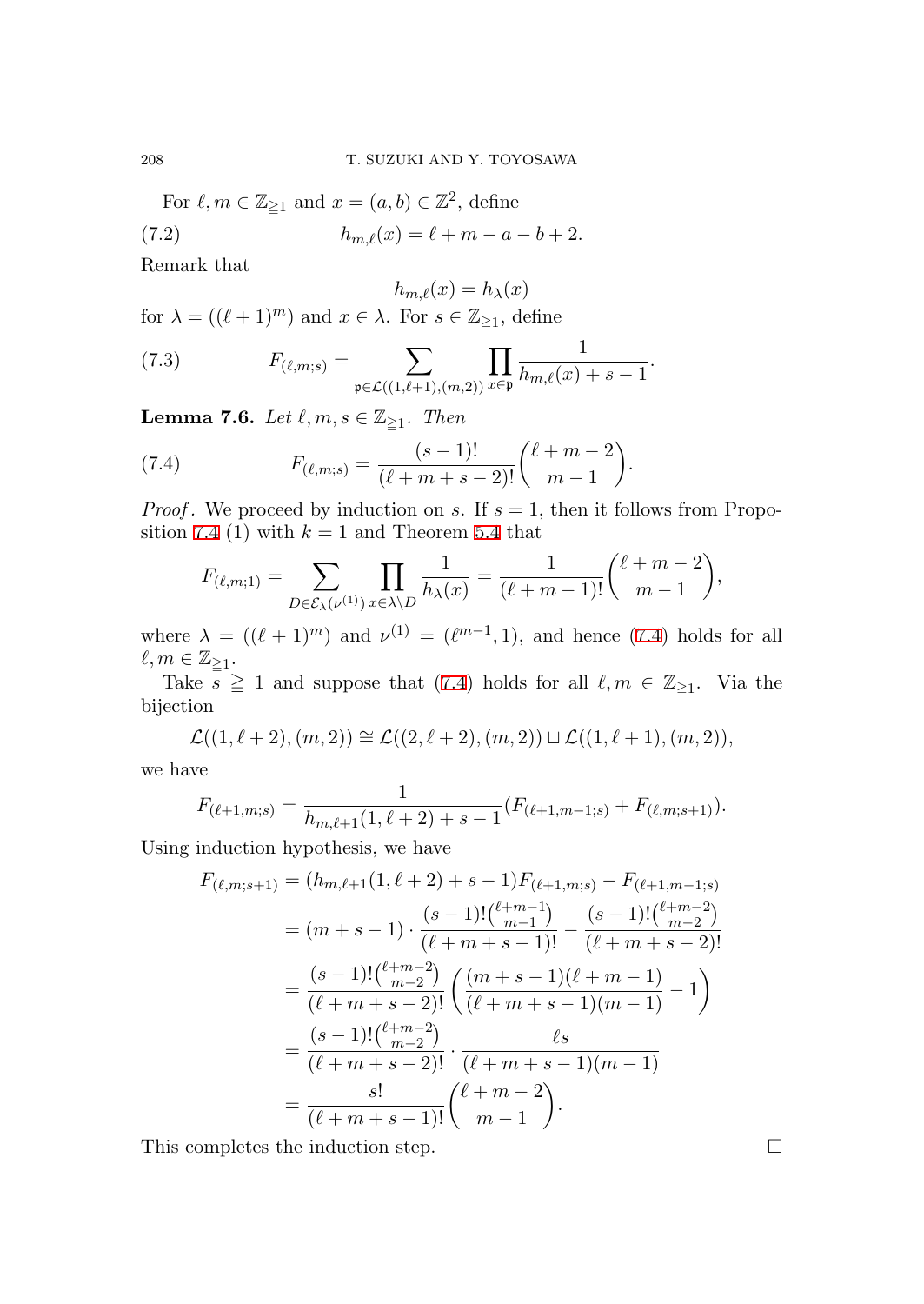For  $\ell, m, s, t \in \mathbb{Z}_{\geq 1}$  and  $x \in \mathbb{Z}^2$ , we define

(7.5) 
$$
h_{m,\ell}^{s,t}(x) = \ell + m - a - b + (d - c)t + s + 1,
$$

where  $x = (a + cm, b - d\ell)$  with  $1 \leq a \leq m$ ,  $2 \leq b \leq \ell + 1$  $2 \leq b \leq \ell + 1$  and  $c, d \geq 1$ . Remark that for  $s = 1$  and  $t = \ell + m$ , the number  $h_{m,\ell}^{s,t}(x)$  gives a cylindric hook length:

(7.6) 
$$
h_{m,\ell}^{1,\ell+m}(x) = h_{\hat{\lambda}}(\pi(x))
$$

for  $\lambda = ((\ell + 1)^m)$  and  $x \in \lambda$ . (See Definition 5.3.)

Note also that for any  $s, t, a \in \mathbb{Z}_{\geq 1}$ , we have

<span id="page-18-0"></span>(7.7) 
$$
\lim_{b \to -\infty} h_{m,\ell}^{s,t}(a,b) = +\infty.
$$

Define

$$
F_{(\ell,m;s,t)} = \sum_{i=0}^{\infty} \sum_{\mathfrak{p} \in \mathcal{L}((1,\ell+1-i),(m,1-i))} \prod_{x \in \mathfrak{p}} \frac{1}{h_{m,\ell}^{s,t}(x)}.
$$

**Lemma 7.7.** *Let*  $\ell, m, s, t \in \mathbb{Z}_{\geq 1}$ *. Then* 

(7.8) 
$$
F_{(\ell,m;s,t)} = \frac{1}{t-m+1} \left( F_{(\ell,m;s)} + F_{(\ell,m-1;s+1,t)} - F_{(\ell,m-1;s,t)} \right).
$$

*Proof.* For  $i \geq 0$ , put

$$
d_i = \ell + 1 - i.
$$

Fix  $\ell, m, s, t$  and write

$$
h(x) = h_{m,\ell}^{s,t}(x)
$$

for a while. We have

$$
F_{(\ell,m;s,t)}
$$
  
=  $\sum_{i=0}^{\infty} \sum_{0 \le k_1 \le \dots \le k_{m-1} \le \ell} \frac{1}{\prod_{r=0}^{k_1} h(1, d_i - r) \prod_{r=k_1}^{k_2} h(2, d_i - r) \dots \prod_{r=k_{m-1}}^{\ell} h(m, d_i - r)}$ 

(See Figure 8.). Combining with

$$
h(m, 1 - i) - h(1, \ell + 1 - i) = t - m + 1,
$$

we have

$$
F_{(\ell,m;s,t)} = \frac{1}{t-m+1} \sum_{i=0}^{\infty}
$$
  
 
$$
\times \sum_{0 \le k_1 \le \dots \le k_{m-1} \le \ell} \left( \frac{1}{\prod_{r=0}^{k_1} h(1, d_i - r) \prod_{r=k_1}^{k_2} h(2, d_i - r) \dots \prod_{r=k_{m-1}}^{\ell-1} h(m, d_i - r)} \right)
$$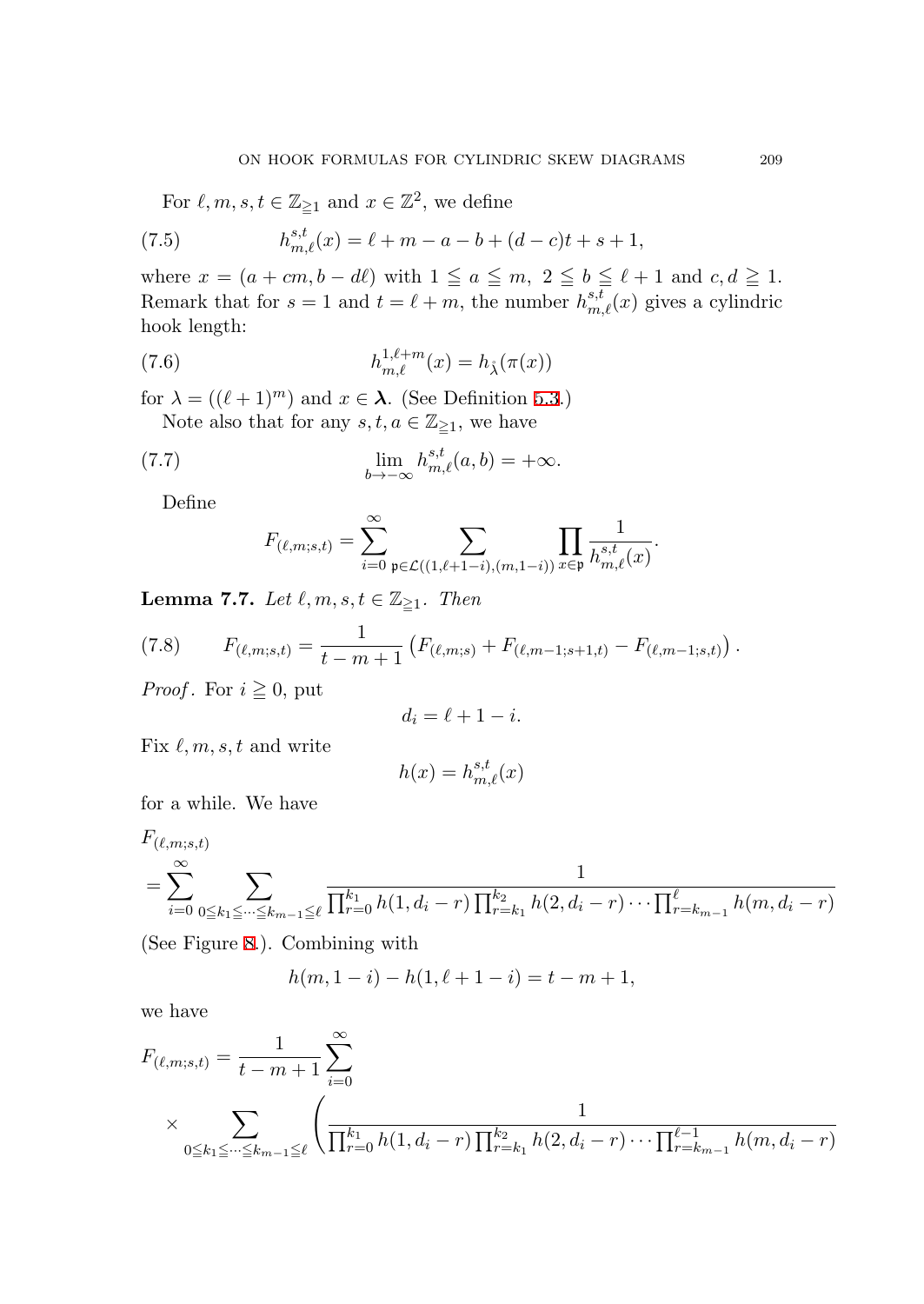$$
-\frac{1}{\prod_{r=1}^{k_1} h(1, d_i - r) \prod_{r=k_1}^{k_2} h(2, d_i - r) \cdots \prod_{r=k_{m-1}}^{\ell} h(m, d_i - r)}\right)
$$
  
= 
$$
\frac{1}{t - m + 1} \sum_{i=0}^{\infty} (A_i + B_i - C_i - D_i).
$$



FIGURE 8. An excited diagram for  $\lambda/\mu$  with  $\lambda = (\ell^3)$ ,  $\mu =$  $((\ell-1)^2, 0).$ 

Here,  $A_i$ ,  $B_i$ ,  $C_i$  and  $D_i$  are

$$
A_{i} = \sum_{0 \leq k_{1} \leq \dots \leq k_{m-1} \leq \ell-1} \frac{1}{\prod_{r=0}^{k_{1}} h(1, d_{i} - r) \prod_{r=k_{1}}^{k_{2}} h(2, d_{i} - r) \cdots \prod_{r=k_{m-1}}^{\ell-1} h(m, d_{i} - r)},
$$
  
\n
$$
B_{i} = \sum_{0 \leq k_{1} \leq \dots \leq k_{m-2} \leq \ell} \frac{1}{\prod_{r=0}^{k_{1}} h(1, d_{i} - r) \prod_{r=k_{1}}^{k_{2}} h(2, d_{i} - r) \cdots \prod_{r=k_{m-2}}^{\ell} h(m-1, d_{i} - r)},
$$
  
\n
$$
C_{i} = \sum_{0 \leq k_{2} \leq \dots \leq k_{m-1} \leq \ell} \frac{1}{\prod_{r=0}^{k_{2}} h(2, d_{i} - r) \prod_{r=k_{1}}^{k_{2}} h(3, d_{i} - r) \cdots \prod_{r=k_{m-1}}^{\ell} h(m, d_{i} - r)},
$$
  
\n
$$
D_{i} = \sum_{1 \leq k_{1} \leq \dots \leq k_{m-1} \leq \ell} \frac{1}{\prod_{r=1}^{k_{1}} h(1, d_{i} - r) \prod_{r=k_{1}}^{k_{2}} h(2, d_{i} - r) \cdots \prod_{r=k_{m-1}}^{\ell} h(m, d_{i} - r)}
$$
  
\n
$$
= A_{i+1}.
$$

Now we have

$$
\sum_{i=0}^{\infty} B_i = \sum_{i=0}^{\infty} \sum_{\mathfrak{p} \in \mathcal{L}((1,\ell+1-i),(m-1,1-i))} \prod_{x \in \mathfrak{p}} \frac{1}{h(x)}
$$
  
= 
$$
\sum_{i=0}^{\infty} \sum_{\mathfrak{p} \in \mathcal{L}((1,\ell+1-i),(m-1,1-i))} \prod_{x \in \mathfrak{p}} \frac{1}{h_{m-1,\ell}^{s+1,t}(x)} = F_{(\ell,m-1;s+1,t)},
$$
  

$$
\sum_{i=0}^{\infty} C_i = \sum_{i=0}^{\infty} \sum_{\mathfrak{p} \in \mathcal{L}((2,\ell+1-i),(m,1-i))} \prod_{x \in \mathfrak{p}} \frac{1}{h(x)} = F_{(\ell,m-1;s,t)}.
$$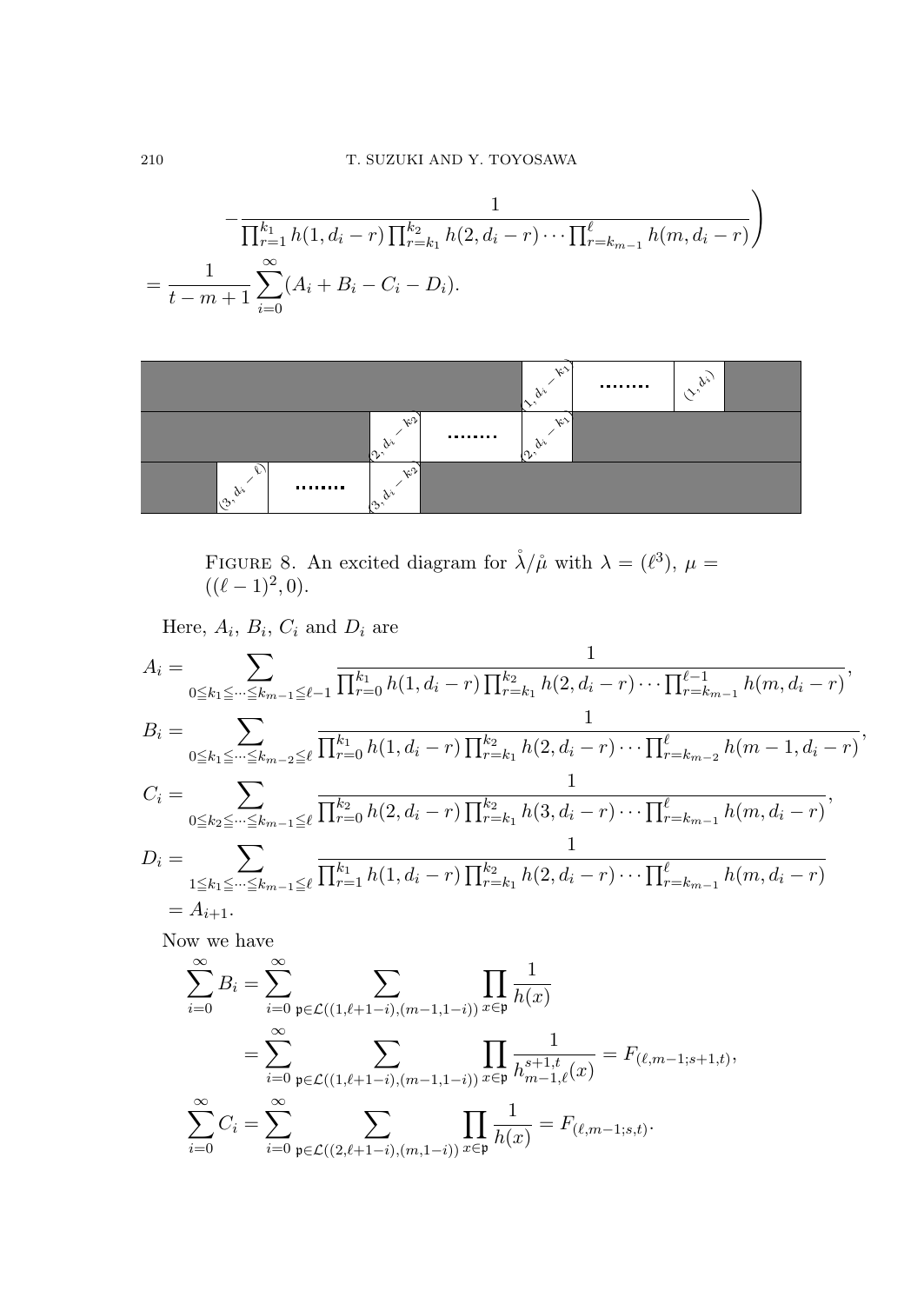By using (7.7), we have

$$
\lim_{i \to \infty} A_i = 0,
$$

and hence

$$
\sum_{i=0}^{\infty} (A_i - D_i) = \sum_{i=0}^{\infty} (A_i - A_{i+1}) = A_0
$$
  
= 
$$
\sum_{i=0}^{\infty} \sum_{\mathfrak{p} \in \mathcal{L}((1,\ell+1),(m,2))} \prod_{x \in \mathfrak{p}} \frac{1}{h(x)} = F_{(\ell,m;s)}.
$$

<span id="page-20-0"></span>Therefore,

$$
F_{(\ell,m;s,t)} = \frac{1}{t-m+1} \left( F_{(\ell,m;s)} + F_{(\ell,m-1;s+1,t)} - F_{(\ell,m-1;s,t)} \right).
$$

**Proposition 7.8.** *Let*  $\ell, m, s, t \in \mathbb{Z}_{\geq 1}$ *. Then* 

(7.9) 
$$
F_{(\ell,m:s,t)} = \frac{(s-1)!}{(\ell+m+s-2)!t} {\ell+m-2 \choose m-1}.
$$

*Proof.* We proceed by induction on *m*. If  $m = 1$ , then putting  $d_i = \ell + 1 - i$ , we have

$$
F_{(\ell,1;s,t)} = \sum_{i=0}^{\infty} \frac{1}{\prod_{k=0}^{\ell} h_{1,\ell}^{s,t}(1, d_i - k)}
$$
  
=  $\frac{1}{t} \sum_{i=0}^{\infty} \left( \frac{1}{\prod_{k=0}^{\ell-1} h_{1,\ell}^{s,t}(1, d_i - k)} - \frac{1}{\prod_{k=1}^{\ell} h_{1,\ell}^{s,t}(1, d_i - k)} \right)$   
=  $\frac{1}{t} \frac{1}{\prod_{k=0}^{\ell-1} h_{1,\ell}^{s,t}(1, \ell + 1 - k)}$  (by (7.7))  
=  $\frac{1}{t} \cdot \frac{1}{s(s+1) \cdots (s+\ell-1)}$ 

for any  $\ell, s, t \in \mathbb{Z}_{\geq 1}$ . Thi[s pr](#page-18-0)oves (7.9) when  $m = 1$ . Let  $m > 1$  and suppose that

(7.10) 
$$
F_{(\ell,m-1:s,t)} = \frac{(s-1)!}{(\ell+(m-1)+s-2)!t} {\ell+(m-1)-2 \choose m-2}.
$$

for all  $\ell, s, t$ . By Lemma 7.7, we have

$$
F_{(\ell,m;s,t)} = \frac{1}{t-m+1} \left( F_{(\ell,m;s)} + F_{(\ell,m-1;s+1,t)} - F_{(\ell,m-1;s,t)} \right)
$$
  
= 
$$
\frac{1}{t-m+1} \left( \frac{(s-1)! \binom{\ell+m-2}{m-1}}{(\ell+m+s-2)!} + \frac{s! \binom{\ell+m-3}{m-2}}{(\ell+m+s-2)!} - \frac{(s-1)! \binom{\ell+m-3}{m-2}}{(\ell+m+s-3)!} \right)
$$

□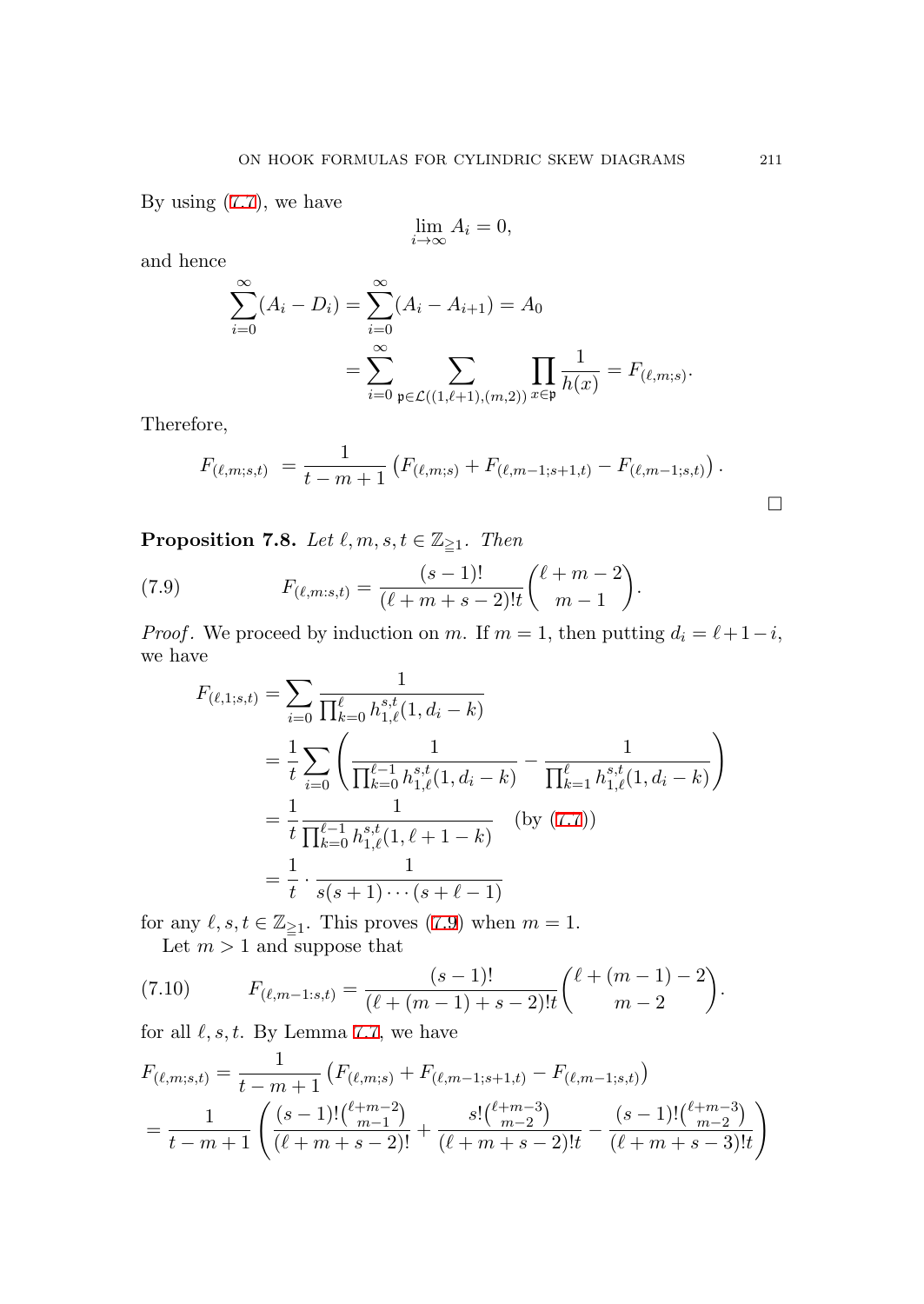(by Lemma 7.6 and induction hypothesis)

$$
= \frac{(s-1)!\binom{\ell+m-3}{m-2}}{(\ell+m+s-3)!(t-m+1)} \left(\frac{\ell+m-2}{(m-1)(\ell+m+s-2)} + \frac{s}{(\ell+m+s-2)t} - \frac{1}{t}\right)
$$
  
= 
$$
\frac{(s-1)!}{(\ell+m+s-3)!(t-m+1)} \binom{\ell+m-3}{m-2} \cdot \frac{(\ell+m-2)(t-m+1)}{(m-1)(\ell+m+s-2)t}
$$
  
= 
$$
\frac{(s-1)!}{(\ell+m+s-2)!t} \binom{\ell+m-2}{m-1}.
$$

We have proved Proposition 7.8. □

Finally, by applying Corollary 7.5 and Proposition 7.8 with *s* = 1 and  $t = \ell + m = n$ , we obtain

$$
g^{\hat{\lambda}/\hat{\mu}} = n! \sum_{D \in \mathcal{E}_{\hat{\lambda}}(\hat{\mu})} \prod_{x \in \hat{\lambda} \setminus D} \frac{1}{h_{\hat{\lambda}}(x)}
$$
  
=  $n! \sum_{i=0}^{\infty} \sum_{\mathfrak{p} \in \mathcal{L}((1, n-m+1-i), (m, 1-i))} \prod_{x \in \mathfrak{p}} \frac{1}{h_{m,\ell}^{1,\ell+m}(x)}$   
=  $n! \cdot F_{(\ell,m;1,\ell+m)}$   
=  $n! \cdot \frac{1}{(\ell+m-1)!(\ell+m)} {\ell+m-2 \choose m-1}$   
=  ${\ell+m-2 \choose m-1}.$ 

<span id="page-21-3"></span><span id="page-21-0"></span>This completes the proof of Theorem 5.9.

#### **REFERENCES**

- [FRT] J. S. Frame, G. de B. Robinson, and R. M. Thrall, *The hook graphs of symmetric groups*, Canad. J. Math., 6:316-324 (1954)
- <span id="page-21-1"></span>[GK] I. M. Gessel and C. Krattenthaler, *Cylindric partitions*, Trans. Amer. Math. Soc. **394** (1997) No. 2, 429–479.
- <span id="page-21-2"></span>[Kle] A. Kleshchev *Completely splittable representations of symmetric groups*, J. Algebra **2** vol 181 (1996), 584–592.
- [MPP] A. H. Morales, I. Pak and G. Panova, *Hook formulas for skew shapes I. q-analigues and bijections*, J. Combin. Theory Ser. A (2018) 154:350–405
- <span id="page-21-4"></span>[Nar] H. Naruse, *Schubert calculus and hook formula*, talk slides at 73rd Sém. Lothar. Combin., Strobl, Austria, 2014, available at http://www.mat.univie.ac.at/~slc/wpapers/s73vortrag/naruse.pdf
- [NO] H. Naruse, S. Okada, *Skew hook formula for d-complete posets*, Alg. Comb., Vol.2, No.4 (2019) 541–571
- [Pos] A. Postnikov, *Affine Approch to Quantum Schubert Calculus*, Duke Math J. **128** No.3 (2005), 473–509.
- [Ruff] O. Ruff, *Completely splittable representations of symmetric groups and affine Hecke algebras*, J. Algebra **2** vol 305, (2006), 1197–1211.